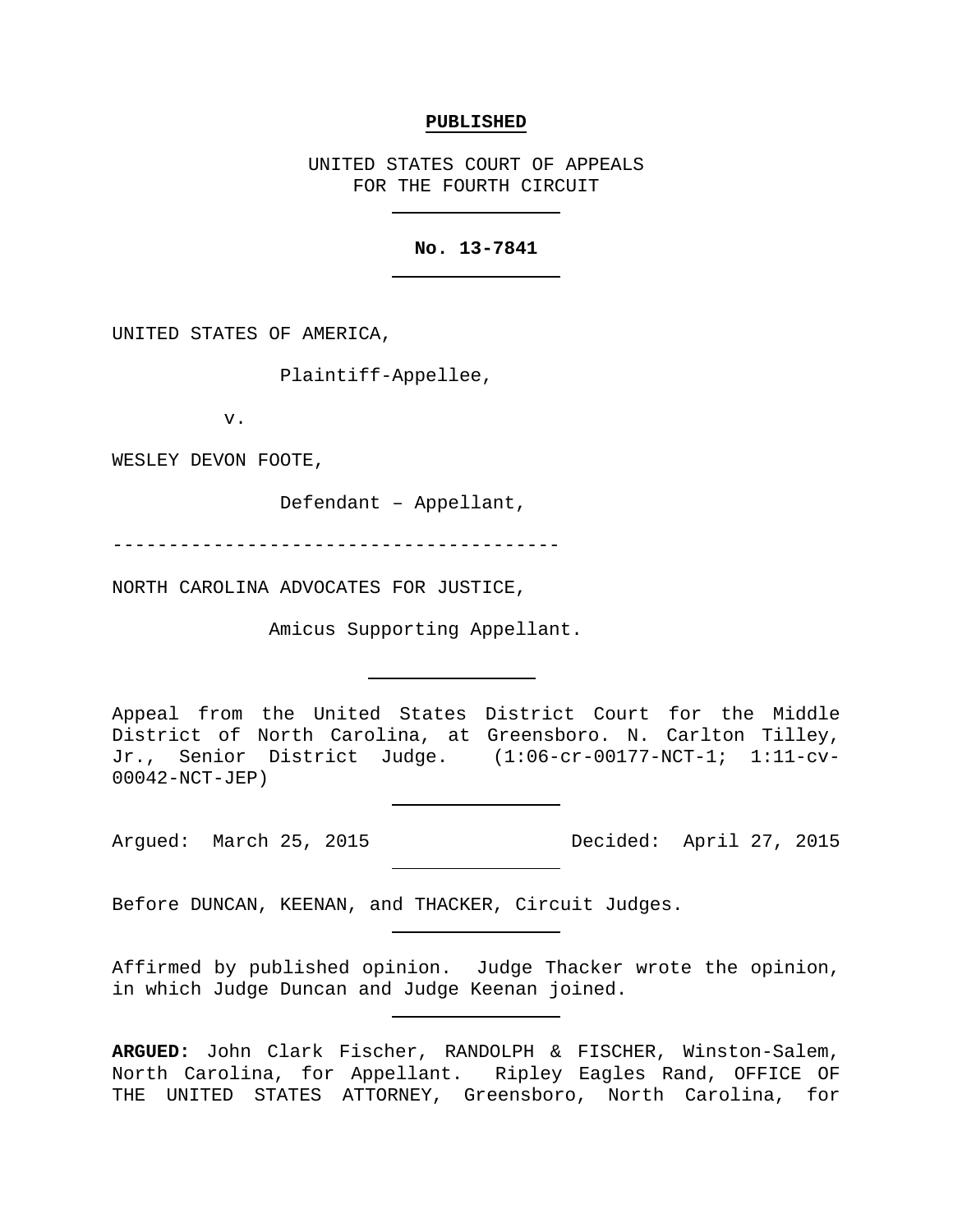Appellee. Jaclyn Lee DiLauro, HOGAN LOVELLS US LLP, Washington, D.C., for Amicus Curiae. **ON BRIEF:** Michael F. Joseph, Assistant United States Attorney, OFFICE OF THE UNITED STATES ATTORNEY, Greensboro, North Carolina, for Appellee. Noell Tin, TIN FULTON WALKER & OWEN, PLLC, Charlotte, North Carolina; Neal Kumar Katyal, HOGAN LOVELLS US LLP, Washington, D.C., for Amicus Curiae.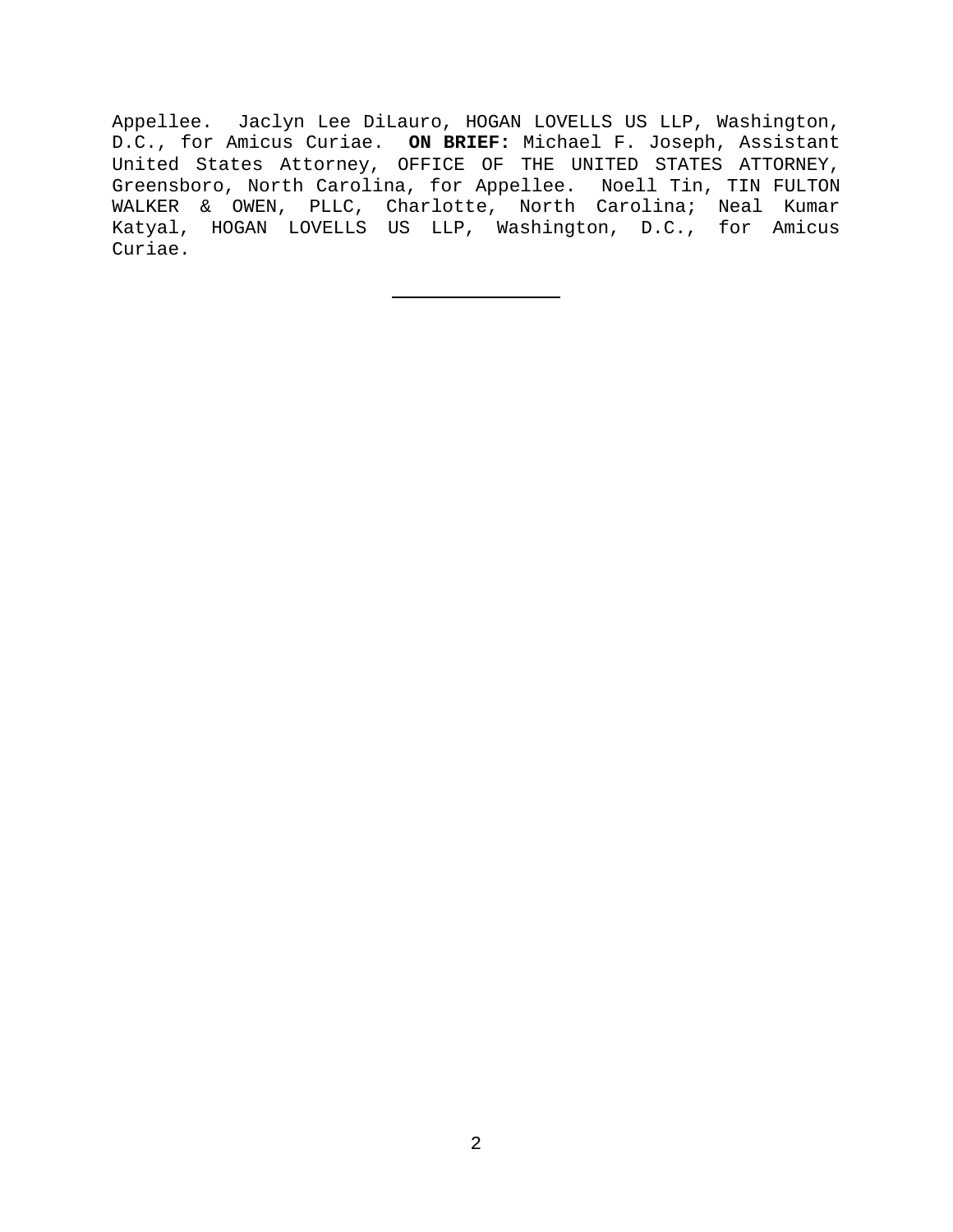THACKER, Circuit Judge:

Wesley Devon Foote ("Appellant") appeals the district court's denial of his petition for collateral relief filed pursuant to 28 U.S.C. § 2255. The district court concluded that Appellant's petition, which was based on the argument that his career offender designation was later nullified under our decision in United States v. Simmons, 649 F.3d 237 (4th Cir. 2011) (en banc), does not present a claim that is cognizable on collateral review.

The language of § 2255 makes clear that not every alleged sentencing error can be corrected on collateral review. The Supreme Court has instructed that only those errors presenting a "fundamental defect which inherently results in a complete miscarriage of justice" are cognizable. Davis v. United States, 417 U.S. 333, 346 (1974) (internal quotation marks omitted). We are not convinced that Appellant's pre-Simmons career offender designation meets this high bar. Neither Appellant's federal offense of conviction nor his state convictions qualifying him as a career offender have been vacated, he was sentenced under an advisory sentencing scheme, and we are hesitant to undermine the judicial system's interest in finality to classify a Sentencing Guidelines error as a fundamental defect. Therefore, we affirm the district court.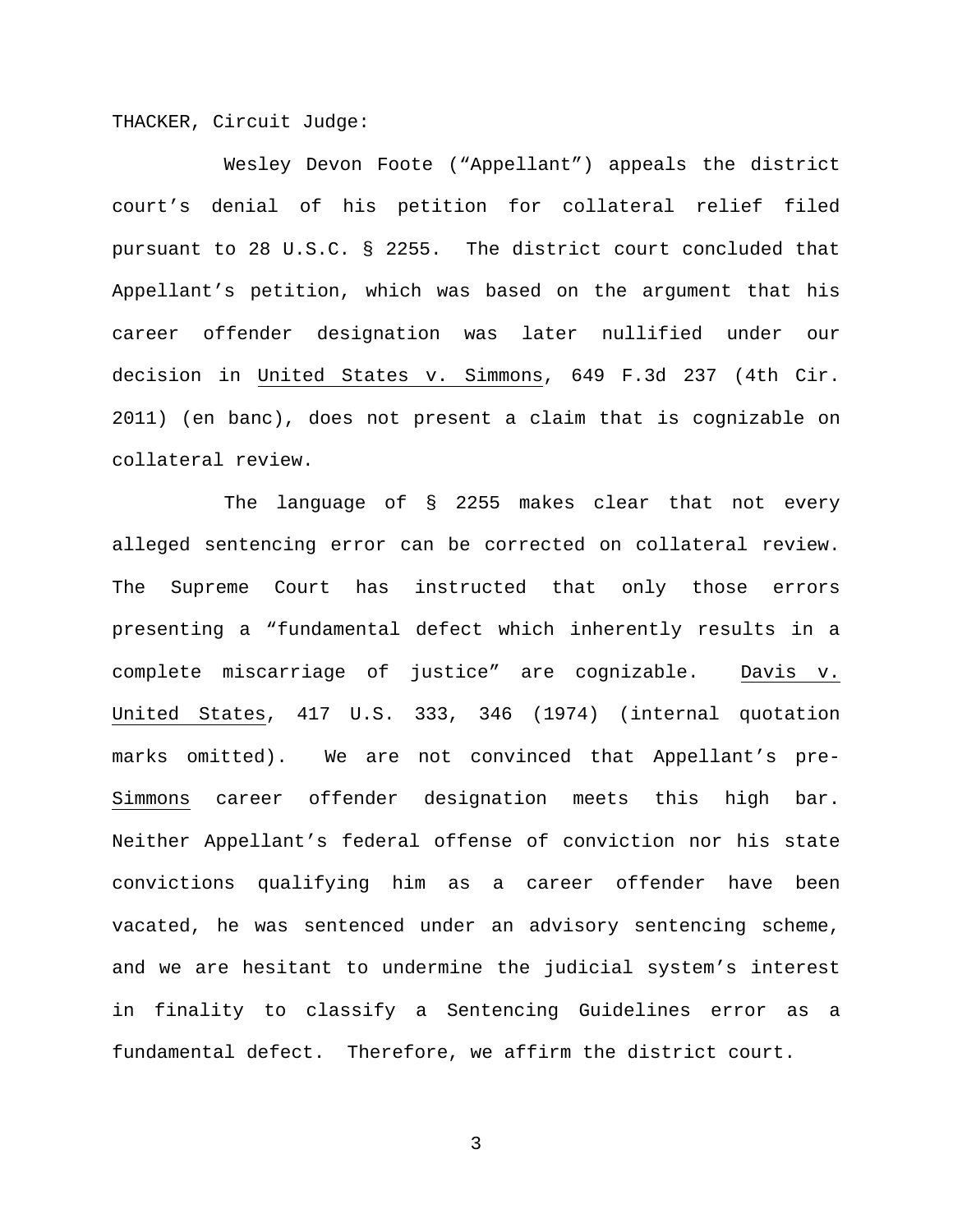On July 13, 2006, Appellant pled guilty to three counts of distribution of crack cocaine after previously being convicted of a felony drug offense, a conviction that carried a statutory maximum sentence of life in prison. See 21 U.S.C. §§ 841(a)(1), (b)(1)(B). On January 10, 2007, the district court found Appellant to be a "career offender" and sentenced him to 262 months in prison.

Pursuant to the United States Sentencing Guidelines ("U.S.S.G." or the "Guidelines"), a defendant can be designated a career offender if

> (1) the defendant was at least eighteen years old at the time the defendant committed the instant offense of conviction; (2) the instant offense of conviction is a felony that is either a crime of violence or a controlled substance offense; and (3) the defendant has at least two prior felony convictions of either a crime of violence or a controlled substance offense.

U.S.S.G. § 4B1.1(a) (2005) (emphasis supplied). A "controlled substance offense" is defined as "a[] [drug] offense under federal or state law, punishable by imprisonment for a term exceeding one year." Id. § 4B1.2(b). Appellant's presentence investigation report ("PSR") listed, inter alia, two North Carolina convictions for possession with intent to sell cocaine. For the first conviction, which occurred in 1995, Appellant was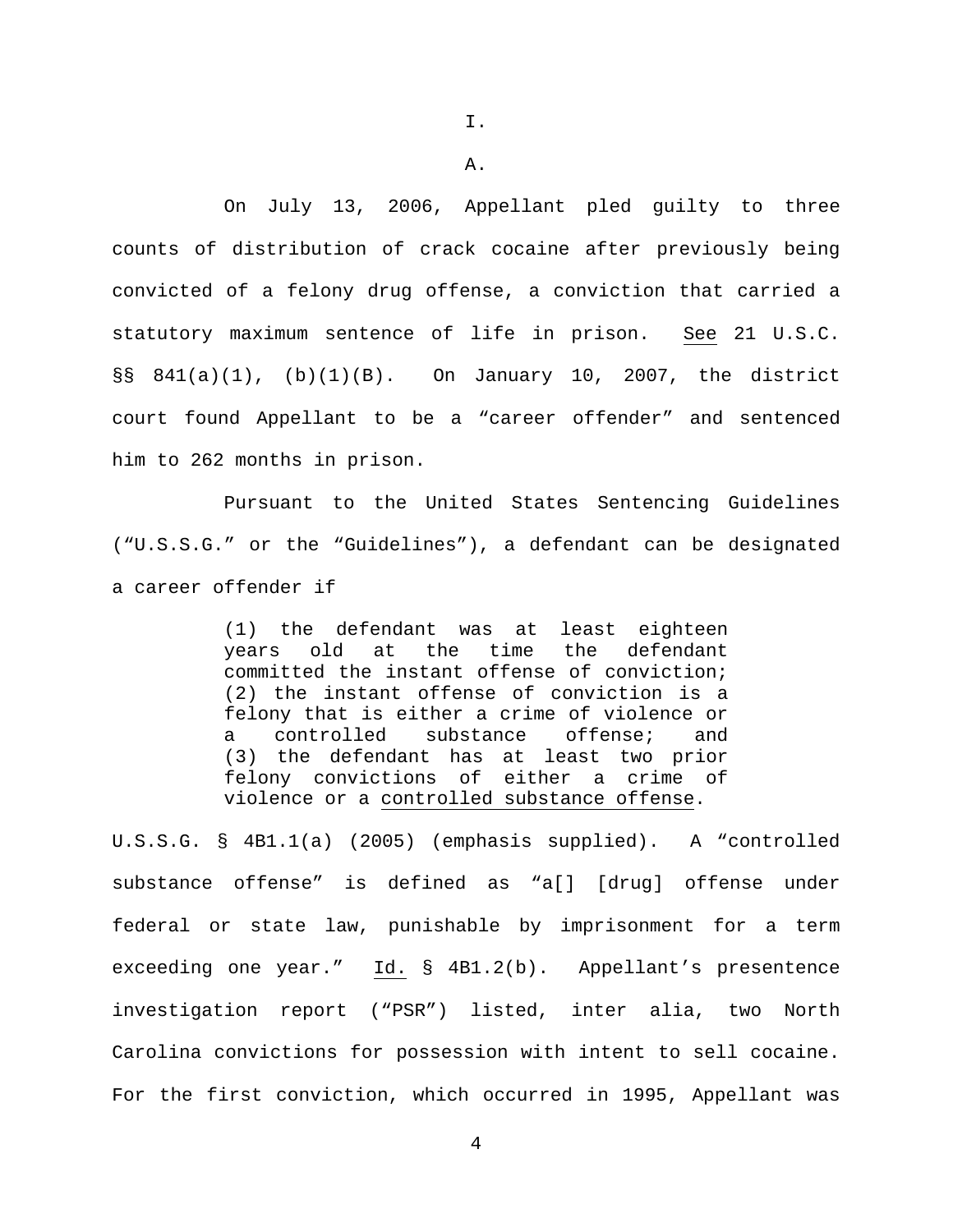sentenced to 10-12 months in prison (the "1995 conviction"); for the second, which occurred in 2002, he was sentenced to 13-16 months in prison (the "2002 conviction").

At the time of Appellant's federal sentencing, this court "determine[d] whether a conviction is for a crime punishable by a prison term exceeding one year [under North Carolina law,] [by] consider[ing] the maximum aggravated sentence that could be imposed for that crime upon a defendant with the worst possible criminal history." United States v. Harp, 406 F.3d 242, 246 (4th Cir. 2005) (second emphasis supplied). Appellant's 1995 conviction was for a Class H felony, see N.C. Gen. Stat. § 90-95(a)(1), (b)(1) (2005), which carried a maximum aggravated sentence of well over 12 months in prison, id. § 15A-1340.17(c). Therefore, under Harp, Appellant was convicted of a crime punishable by a "prison term exceeding one year," even though his actual sentence did not exceed one year.

Based on the 1995 and 2002 convictions, the PSR recommended that Appellant be designated a career offender, and the district court agreed. As a result, Appellant's offense level rose from 32 to 37 (with a subsequent three-level reduction for acceptance of responsibility), and his advisory Guideline range jumped from 151-188 to 262-327 months in prison.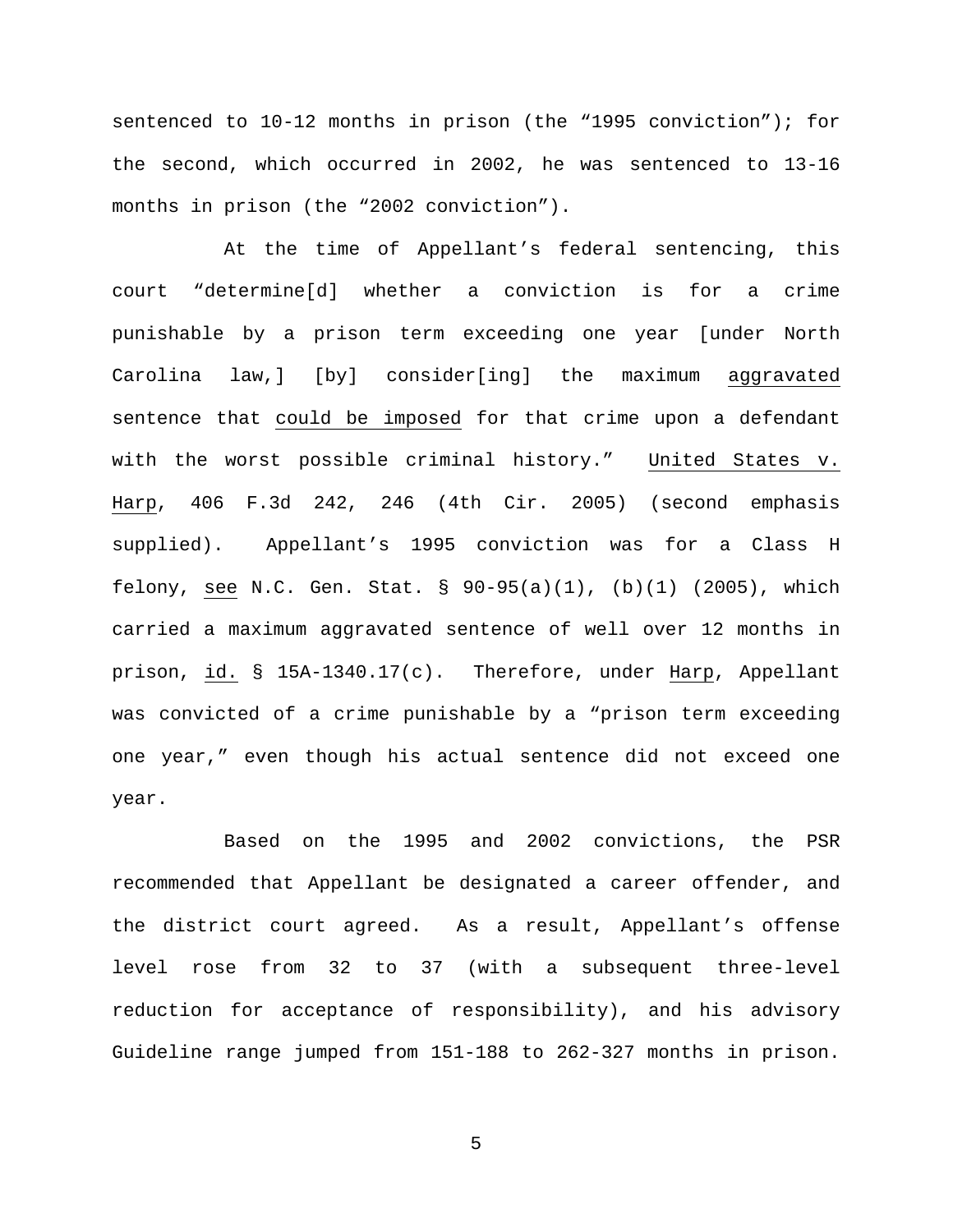See U.S.S.G. §  $4B1.1(b)(1).$  $4B1.1(b)(1).$  $4B1.1(b)(1).$ <sup>1</sup> The district court sentenced Appellant at the bottom of the Guidelines range.

Appellant, questioning the propriety of his career offender status, appealed from this judgment. Relying on Harp, we affirmed. See United States v. Foote, 249 F. App'x 967, 969 (4th Cir. 2007). However, the Supreme Court vacated and remanded for consideration in light of Kimbrough v. United States, 552 U.S. 85 (2007) (approving deviation from advisory Guidelines range for crack cocaine offenses). See Foote v. United States, 552 U.S. 1163 (2008). On remand, the district court declined to vary below the Guidelines range and filed an amended judgment on November 13, 2009, sentencing Appellant to the same amount of time in prison -- 262 months. See United States v. Foote, No. 1:06-cr-177 (M.D.N.C. Nov. 13, 2009). The district court explained,

> I do not have a basis to make th[e] decision [about what the proper crack to powder ratio should be]. . . . I look to see where you are with regard to the other factors in 3553(a), and you've got prior controlled<br>substance violations. You've got an substance violations. You've got an assault. On your own, without the application of the career offender provisions, you got 17 criminal history points . . . . I would be glad to consider, if the [crack/powder cocaine equivalency]

<span id="page-5-0"></span> $1$  Appellant's criminal history category was already at level VI, so the career offender designation had no effect on that level.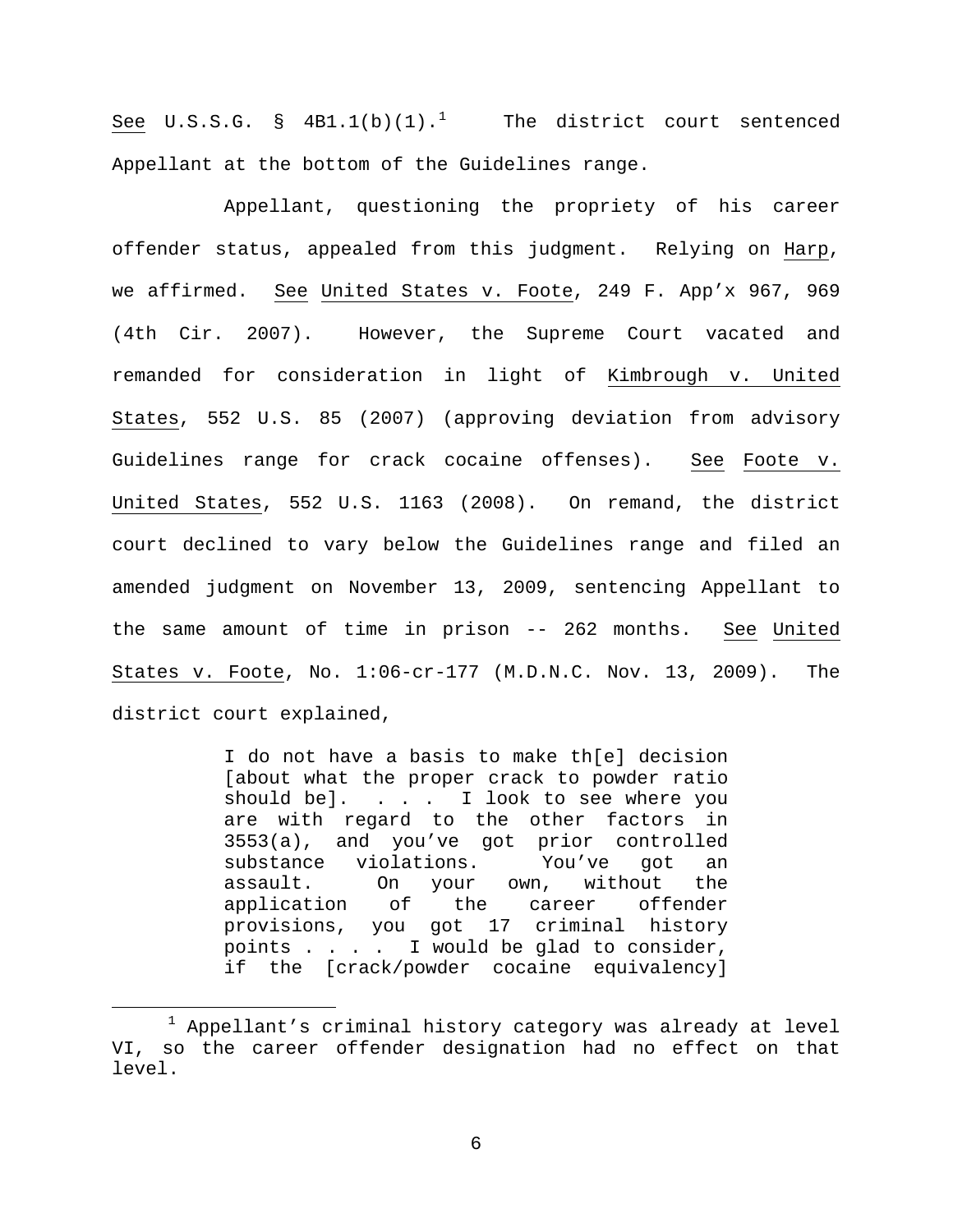change is made, how that does effect [sic] your sentence at that point, and adjust the sentence accordingly.

Trans. at 10, Foote, No. 1:06-cr-177 (filed Oct. 15, 2009), ECF No. 31. Foote appealed from the amended judgment, but we again affirmed. See United States v. Foote, 395 F. App'x 49, 51 (4th Cir. 2010). On January 21, 2011, Appellant filed a petition for collateral relief pursuant to 28 U.S.C. § 2255, again arguing that the district court erred in sentencing him as a career offender. $^2$  $^2$ 

Seven months later, while Appellant's petition was pending, this court decided United States v. Simmons, 649 F.3d 237 (4th Cir. 2011) (en banc). In Simmons, this court addressed whether a certain North Carolina crime could serve as a predicate "felony drug offense" conviction for purposes of a sentencing enhancement under the Controlled Substance Act (the "CSA"). See id. at 249; see also 21 U.S.C. § 841(b)(1)(B)(vii) (providing that first-time offenders who possess 100 kilograms or more of marijuana "after a prior conviction for a felony drug

<span id="page-6-0"></span> <sup>2</sup> Meanwhile, Appellant filed a motion for retroactive application of the Guidelines to his crack cocaine offense pursuant to 18 U.S.C. §  $3582(c)(2)$ . The motion was denied on February 8, 2011, because Appellant had already "received the benefits of a two-level reduction in his cocaine base<br>computation at his [Kimbrough] resentencing . . . ." Foote, No. computation at his [Kimbrough] resentencing  $\ldots$  ... 1:06-cr-177 (filed Feb. 8, 2011), ECF No. 50. Appellant did not appeal this determination.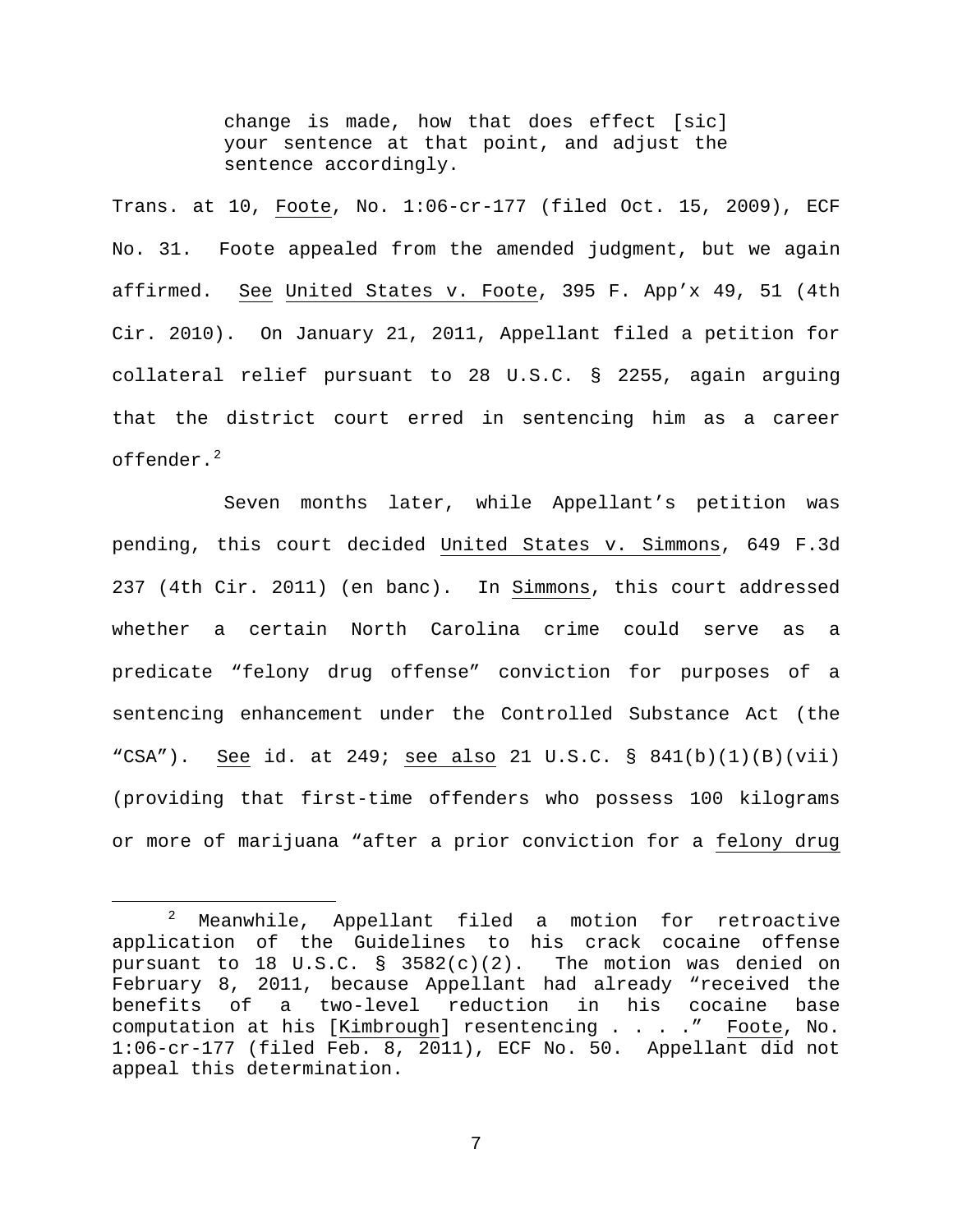offense has become final" are subject to a mandatory minimum sentence of 10 years (emphasis supplied)); id. § 802(44) (defining "felony drug offense" as a drug-related offense "that is punishable by imprisonment for more than one year under any [state] law"). Specifically, the court considered whether Simmons was entitled to relief because the crime that supported his sentencing enhancement -- a North Carolina conviction for possession with intent to sell no more than 10 pounds of marijuana -- was not an offense "punishable by imprisonment for more than one year" under the CSA. Simmons, 649 F.3d at 240-41.

Of course, at the time of Simmons's initial sentencing, Harp controlled. Following Harp, a Fourth Circuit panel initially rejected Simmons's challenge to his sentencing enhancement because North Carolina law dictated that the marijuana conviction could be a crime "punishable by a term exceeding one year" if two conditions were satisfied (even though they were not met in Simmons's case). See United States v. Simmons, 340 F. App'x 141, 144 (4th Cir. 2009). The Supreme Court remanded the case for consideration in light of Carachuri-Rosendo v. Holder, 560 U.S. 563, 570, 576 (2010) (holding that courts should look to the "conviction itself," rather than a crime or sentence with which the defendant "could have been" charged or assigned, in determining whether a previous conviction is an aggravated felony under the INA). See Simmons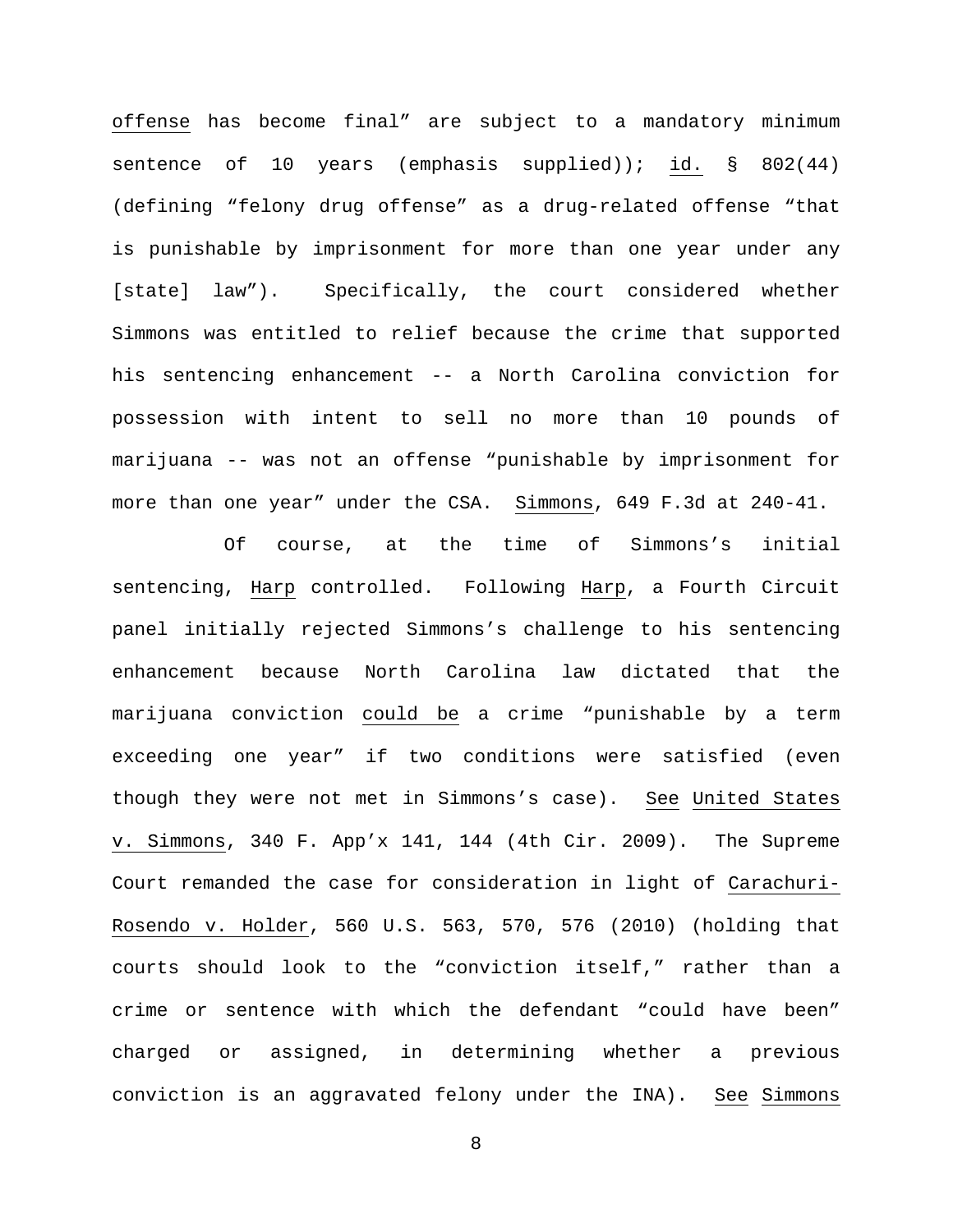v. United States, 130 S. Ct. 3455 (2010). On remand, this court affirmed Simmons's sentence despite Carachuri. See United States v. Simmons, 635 F.3d 140, 146-47 (4th Cir. 2011). The court then voted to rehear the case en banc.

On rehearing en banc, this court vacated Simmons's sentence and abrogated Harp in light of Carachuri. See Simmons, 649 F.3d at 239, 241. We held that because the state court that sentenced Simmons "never made the recidivist finding necessary to expose Simmons to a higher sentence," the Government was "precluded from establishing that a conviction was for a qualifying offense" under the CSA. Id. at 243 (internal quotation marks omitted). Two years later, this court held that Simmons can be retroactively applied on collateral review because it "announced a new substantive rule." Miller v. United States, 735 F.3d 141, 147 (4th Cir. 2013). Miller explained, "The Simmons decision changed the way this Court determines whether prior convictions for certain lower-level North Carolina felonies are punishable by more than one year in prison." Id. at 145.

Not surprisingly, Appellant amended his § 2255 petition, contending that under Simmons, his 1995 North Carolina conviction "is not punishable by more than a year" under the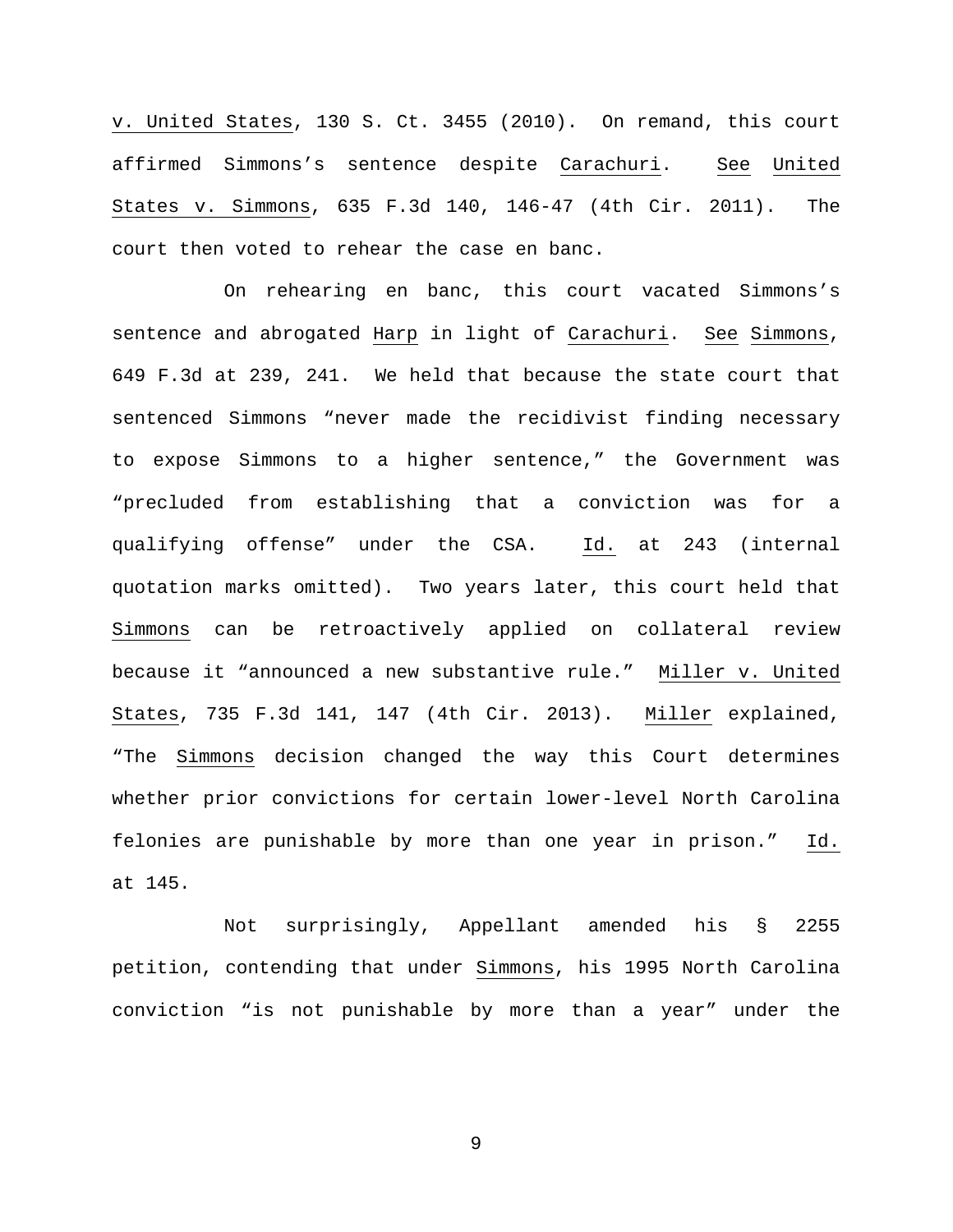Career Offender Guidelines.  $J.A. 58i<sup>3</sup>$  $J.A. 58i<sup>3</sup>$  $J.A. 58i<sup>3</sup>$  see U.S.S.G. § 4B1.1(a). He asks the court to "resentence him pursuant to  $\ldots$  . Simmons and use an individualized analysis[] in making it's [sic] determination." J.A. 58. He also asks that upon resentencing, the court should "[p]lace [him] in his proper guideline range, and credit him with all applicable reductions." Id. at 58-59.

### B.

On September 24, 2013, a federal magistrate judge filed a Memorandum Opinion and Recommendation, recommending that Appellant's § 2255 motion be denied but that a certificate of appealability ("COA") be issued with regard to whether Appellant can assert a cognizable Simmons claim on collateral review. See Foote v. United States, No. 1:06-cr-177, 2013 WL 5355543, at \*8- 9 (M.D.N.C. Sept. 24, 2013). On November 7, 2013, the district court affirmed and adopted the Opinion and Recommendation and dismissed the habeas petition, but it issued a COA on the following issue:

> [W]hether Petitioner, who was sentenced as a<br>career offender under U.S. Sentencing offender under U.S. Guideline § 4B1.1, but who in fact was not a career offender in light of Simmons v. United States, can assert a cognizable claim under 28 U.S.C. § 2255, seeking to challenge sentence that was below the statutory maximum that would still apply.

<span id="page-9-0"></span> $3$  Citations to the "J.A." refer to the Joint Appendix filed by the parties in this appeal.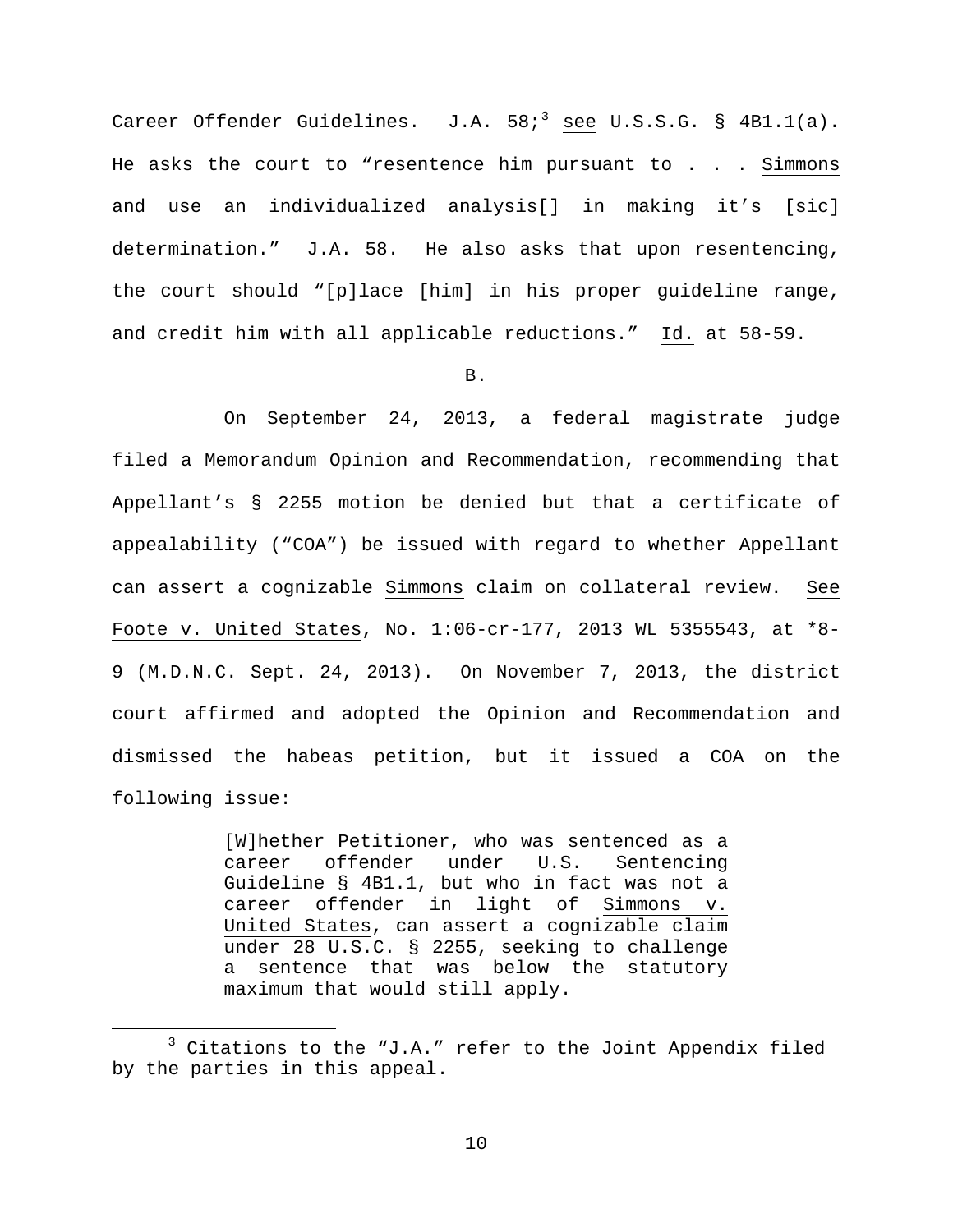Foote v. United States, No. 1:06-cr-177-1, 2013 WL 5962983, at \*1 (M.D.N.C. Nov. 7, 2013). Appellant filed a timely notice of appeal. $4$ 

This case was placed in abeyance pending our decision in United States v. Whiteside, which presented the cognizability issue we address today. See 748 F.3d 541, 555 (4th Cir. 2014) (holding that Whiteside's one-year limitations period was equitably tolled and his Simmons claim was cognizable on collateral review), reh'g en banc granted, opinion vacated, 578 F. App'x 218 (4th Cir. 2014). On rehearing en banc, however, the court affirmed dismissal of the habeas petition on statute of limitations grounds without reaching the cognizability issue. See Whiteside v. United States, 775 F.3d 180, 187 (4th Cir. 2014) (en banc).

<span id="page-10-0"></span><sup>&</sup>lt;sup>4</sup> We note that the COA in this case does not mention a "denial of a constitutional right" as required by 28 U.S.C. §  $2253(c)(2)$  and  $(c)(3)$ . However, the Government has not challenged the propriety of the COA, and at this late stage, we will not treat this potential defect as jurisdictional. See Gonzalez v. Thaler, 132 S. Ct. 641, 649 (2012) (explaining that subsections  $(c)(2)$  and  $(c)(3)$  are "non-jurisdictional rule[s]" because they "speak[] only to when a COA may issue[;] [they] do[] not contain . . . jurisdictional terms."); Spencer v. United States, 773 F.3d 1132, 1137 (11th Cir. 2014) (en banc) ("Neither issue in the certificate for this appeal even purports to involve an underlying error of constitutional magnitude, but we decline to vacate the certificate at this late hour.").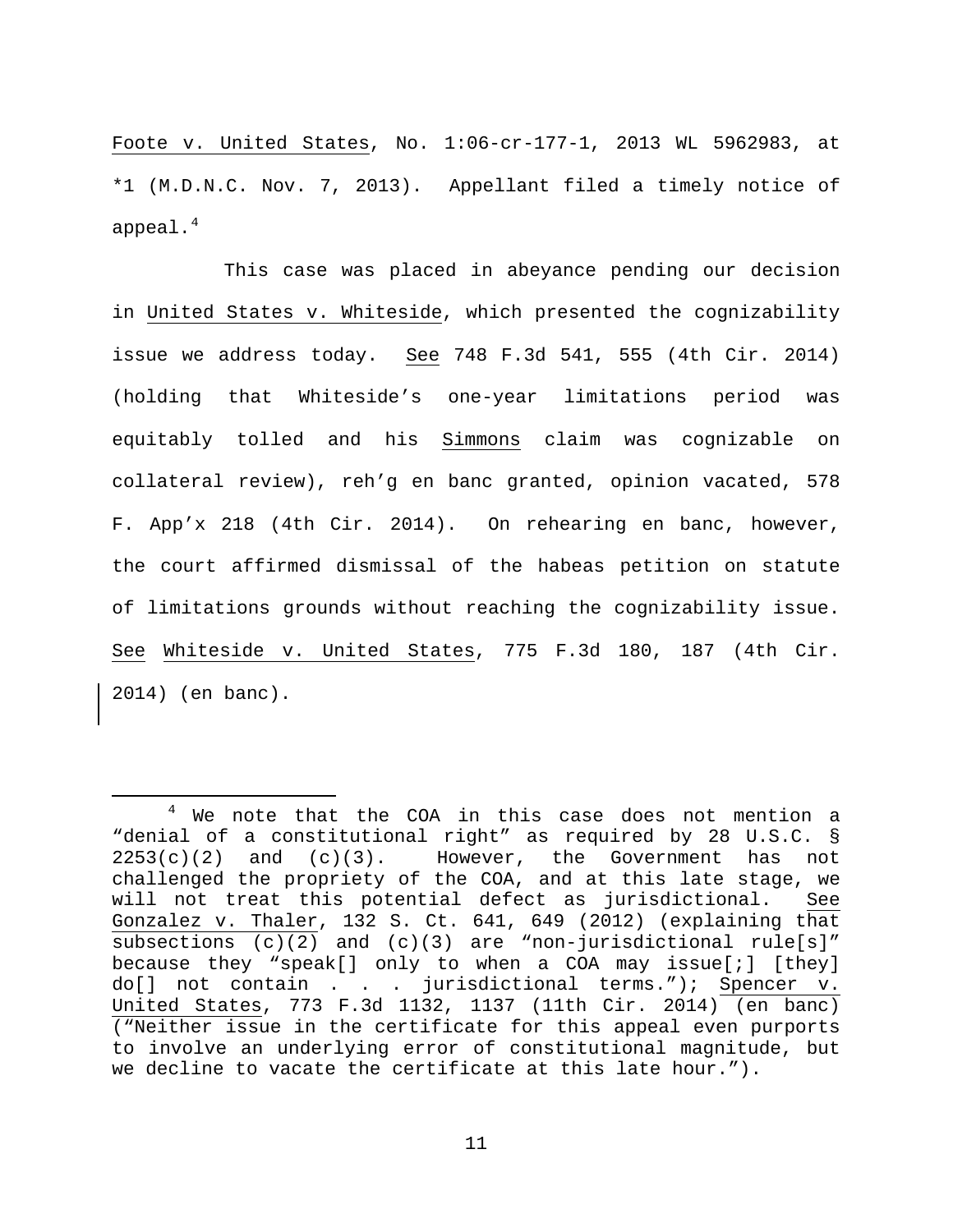In this appeal, we must determine whether the issue Appellant raises in his amended petition is one that we can entertain under 28 U.S.C. § 2255. This issue presents a pure question of law, which we review de novo. See United States v. Dodd, 770 F.3d 306, 309 (4th Cir. 2014); Spencer v. United States, 773 F.3d 1132, 1137 (11th Cir. 2014).

We note at the outset that the language of § 2255 is "somewhat lacking in precision." Davis v. United States, 417 U.S. 333, 343 (1974). What is clear, however, is that by its terms, § 2255 does not allow for a court's consideration and correction of every alleged sentencing error. See id. at 346. Rather, the statute provides four avenues by which a petitioner can seek relief:

> A prisoner in custody under sentence of a court established by Act of Congress claiming the right to be released upon the ground [1] that the sentence was imposed in violation of the Constitution or laws of the United States, or [2] that the court was without jurisdiction to impose such sentence, or [3] that the sentence was in excess of the maximum authorized by law, or [4] is otherwise subject to collateral attack, may move the court which imposed the sentence to vacate, set aside or correct the sentence.

28 U.S.C. § 2255(a). The Supreme Court has interpreted this provision such that if the alleged sentencing error is neither constitutional nor jurisdictional, a district court lacks

II.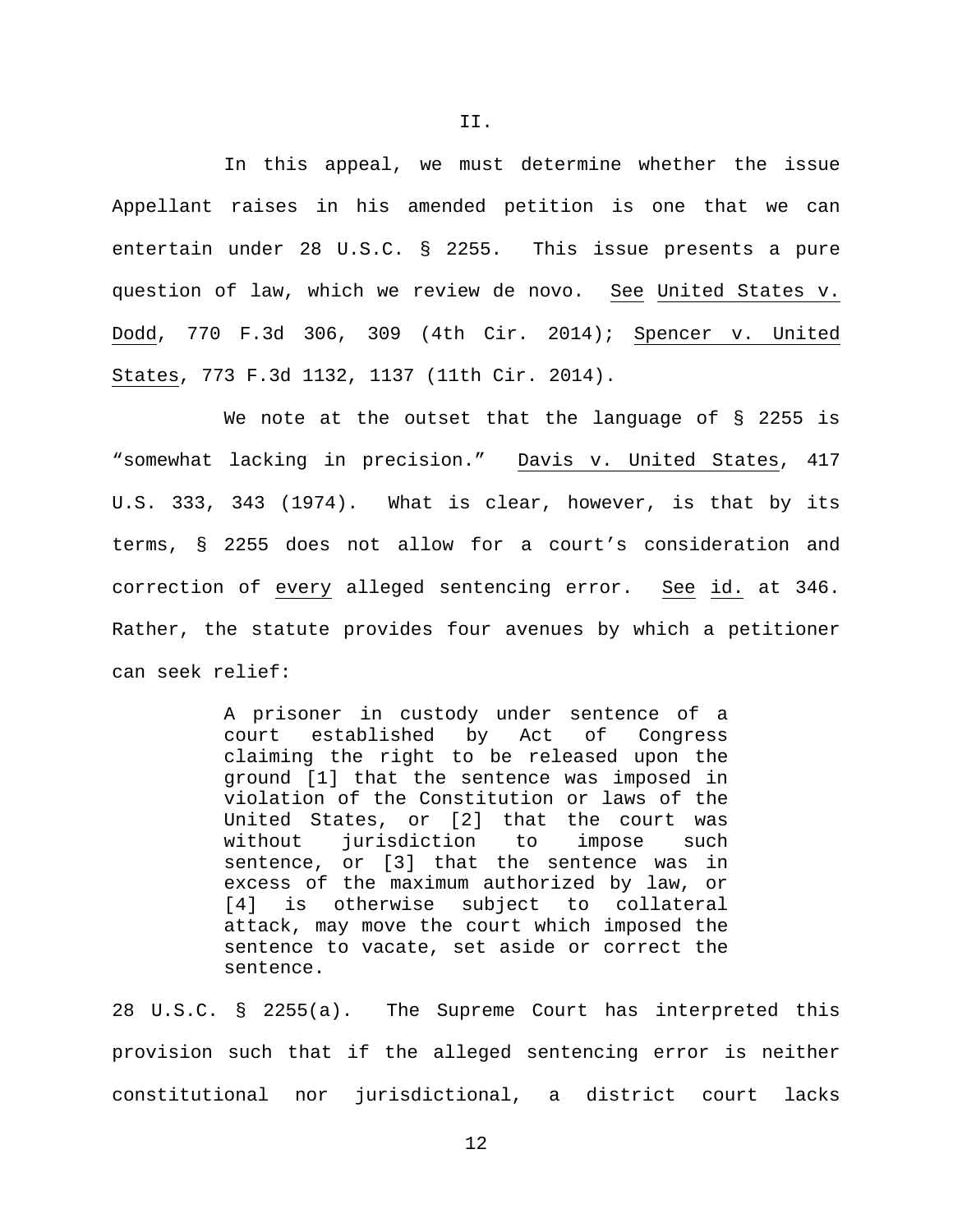authority to review it unless it amounts to "a fundamental defect which inherently results in a complete miscarriage of justice." Davis, 417 U.S. at 346 (internal quotation marks omitted). This standard is only satisfied when a court is presented with "exceptional circumstances where the need for the remedy afforded by the writ of habeas corpus is apparent." Hill v. United States, 368 U.S. 424, 428 (1962) (internal quotation marks omitted). For the reasons that follow, we are constrained to decide that sentencing a defendant pursuant to advisory Guidelines based on a career offender status that is later invalidated does not meet this remarkably high bar.

### A.

In addressing collateral review claims brought under § 2255, the Supreme Court's decisions have defined the limits of the cognizability spectrum. In Davis, for example, the petitioner was convicted of failure to report for induction pursuant to Selective Service regulations. See 417 U.S. at 336. While his appeal was pending, the court of appeals reversed a conviction based on facts "virtually identical to those in [Davis's] case." Id. at 339. Davis filed a § 2255 petition, arguing that the intervening case required his conviction to be set aside. See id. at 340. The Government argued that his claim was not cognizable in a § 2255 collateral proceeding. The Court held that Davis's "conviction and punishment are for an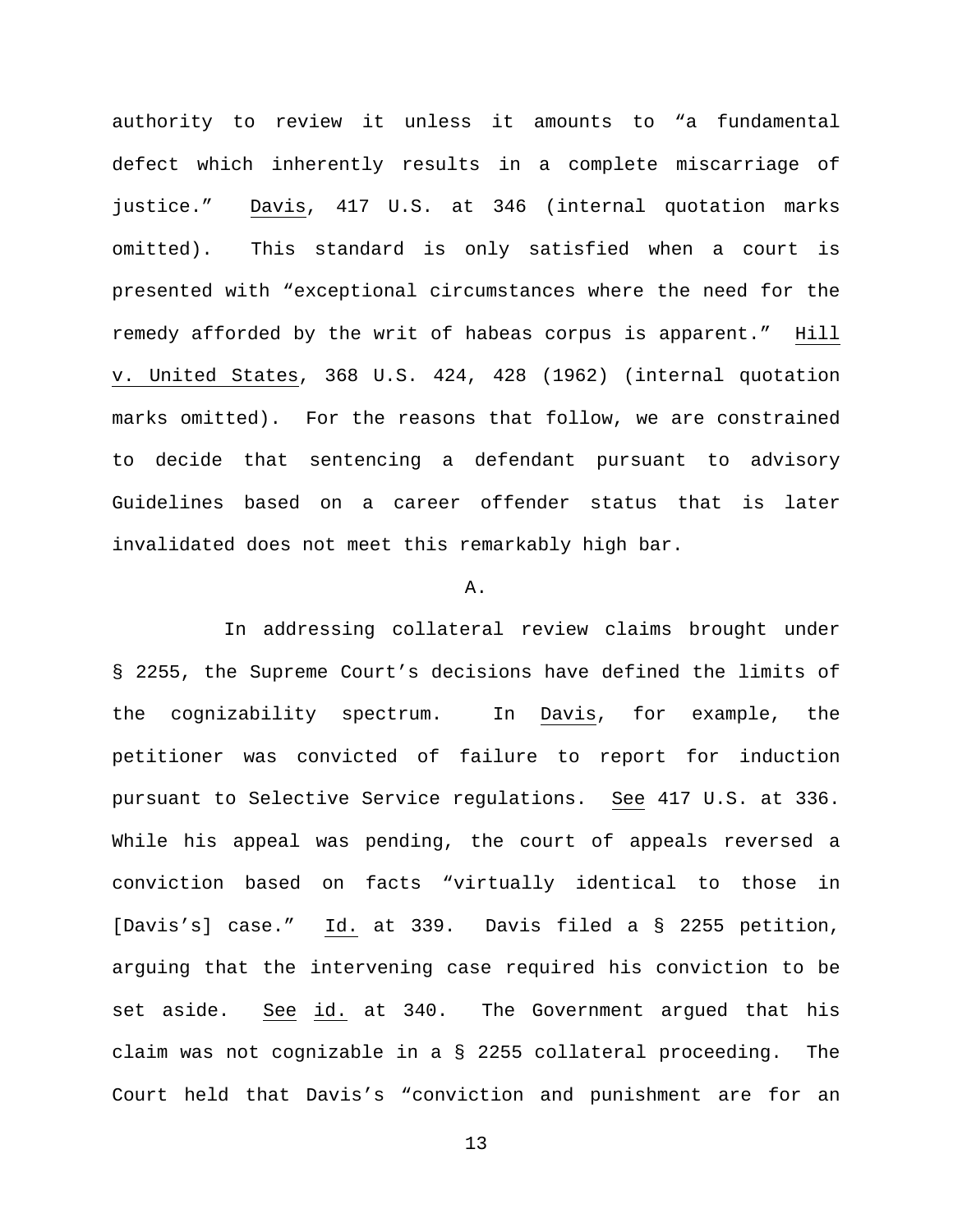act that the law does not make criminal. There can be no room for doubt that such a circumstance inherently results in a complete miscarriage of justice and presents exceptional circumstances that justify collateral relief under § 2255." Id. at 346-47 (internal alterations and quotation marks omitted). Thus, from Davis we know that someone who is convicted based on conduct that is later rendered non-criminal can bring a cognizable § 22[5](#page-13-0)5 claim.<sup>5</sup>

On the other end of the spectrum, however, the Supreme Court has held that a district court's failure to follow procedural rules does not amount to a complete miscarriage of justice where there is no evidence the defendant was prejudiced. See Peguero v. United States, 526 U.S. 23, 24 (1999) (holding that a district court's failure to inform defendant of the right to appeal, where defendant knew of the right, was not a basis for § 2255 relief); United States v. Timmreck, 441 U.S. 780, 785

<span id="page-13-0"></span> <sup>5</sup> Amicus also cites Johnson v. United States, 544 U.S. 295 (2005). See Amicus Br. 14. While Johnson declared, "a defendant given a sentence enhanced for a prior conviction is entitled to a reduction if the earlier conviction is vacated," we are reluctant to give Johnson the weight amicus requests. Id. at 303. For one thing, Johnson was decided on timeliness - not cognizability -- grounds, and for another, the above-quoted statement was mentioned in the context of assumptions made by previous Court decisions. In any event, even attributing the weight to Johnson that amicus requests, it merely reinforces the notion that cognizability is an easier question if an earlier conviction is actually vacated, which did not occur here.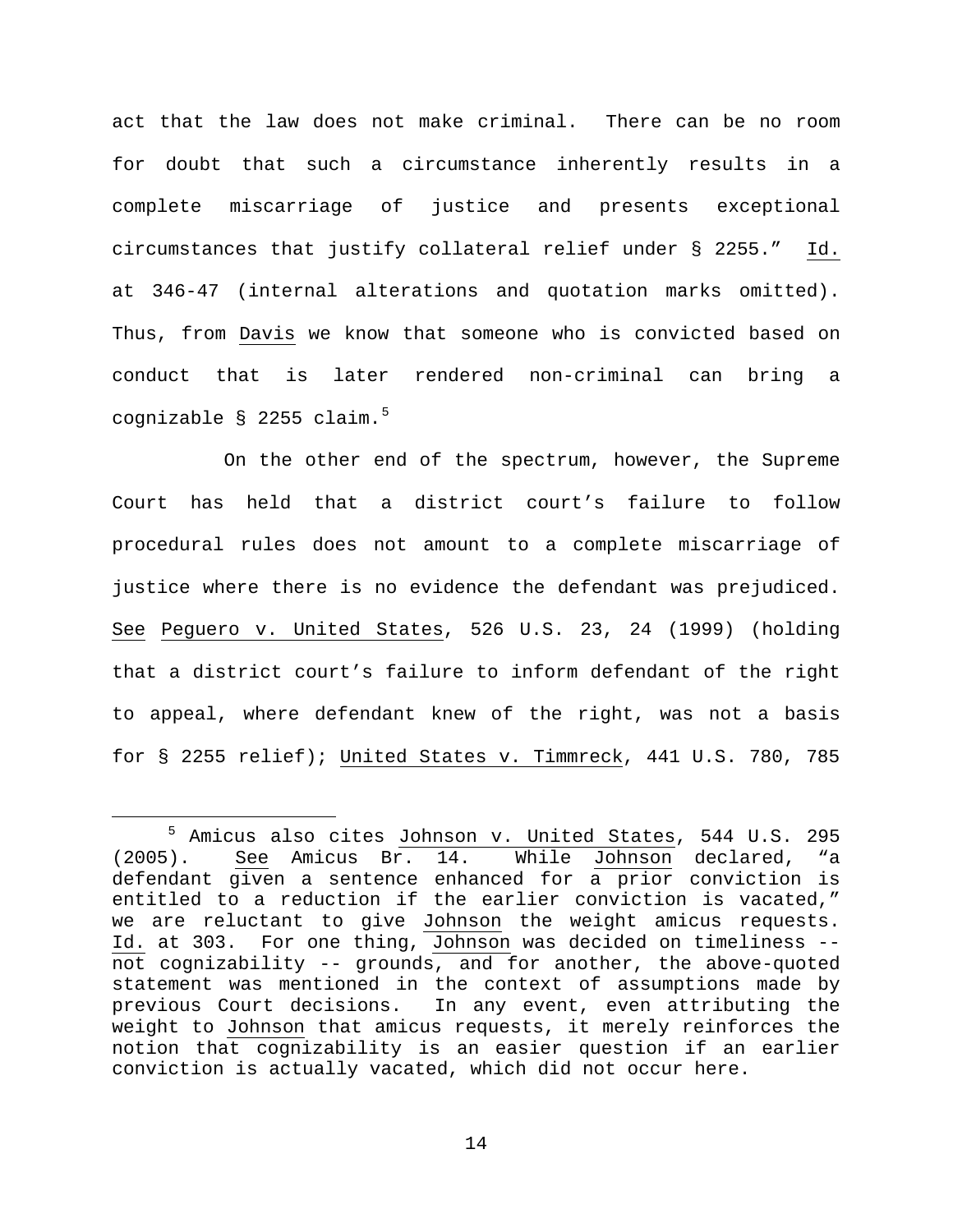(1979) (same, where district court failed to mention a special parole term at Rule 11 hearing); Hill, 368 U.S. at 429 (same, where sentencing judge failed to ask a defendant if he had anything to say at his sentencing hearing).

### B.

Between these limits -- punishment for conduct later rendered non-criminal on one end and non-prejudicial procedural errors on the other -- the Supreme Court has also held that a petitioner's § 2255 claim that post-sentencing changes in Parole Commission policies prolonged his imprisonment beyond the period of time intended by the sentencing judge was not cognizable. See United States v. Addonizio, 442 U.S. 178, 190 (1979). The Court explained that because the sentence imposed by the district court was "within the statutory limits," and the proceedings were not "infected with any error of fact or law of the 'fundamental' character," the claim was not appropriate for § 2255 review. Id. at 186. The Court distinguished Davis, explaining that Davis involved "a change in the substantive law that established that the conduct for which petitioner had been convicted and sentenced was lawful." Id. at 186-87. In contrast, the challenge in Addonizio was "not of the same character": while it may have affected "the way in which the court's judgment and sentence would be performed," "it did not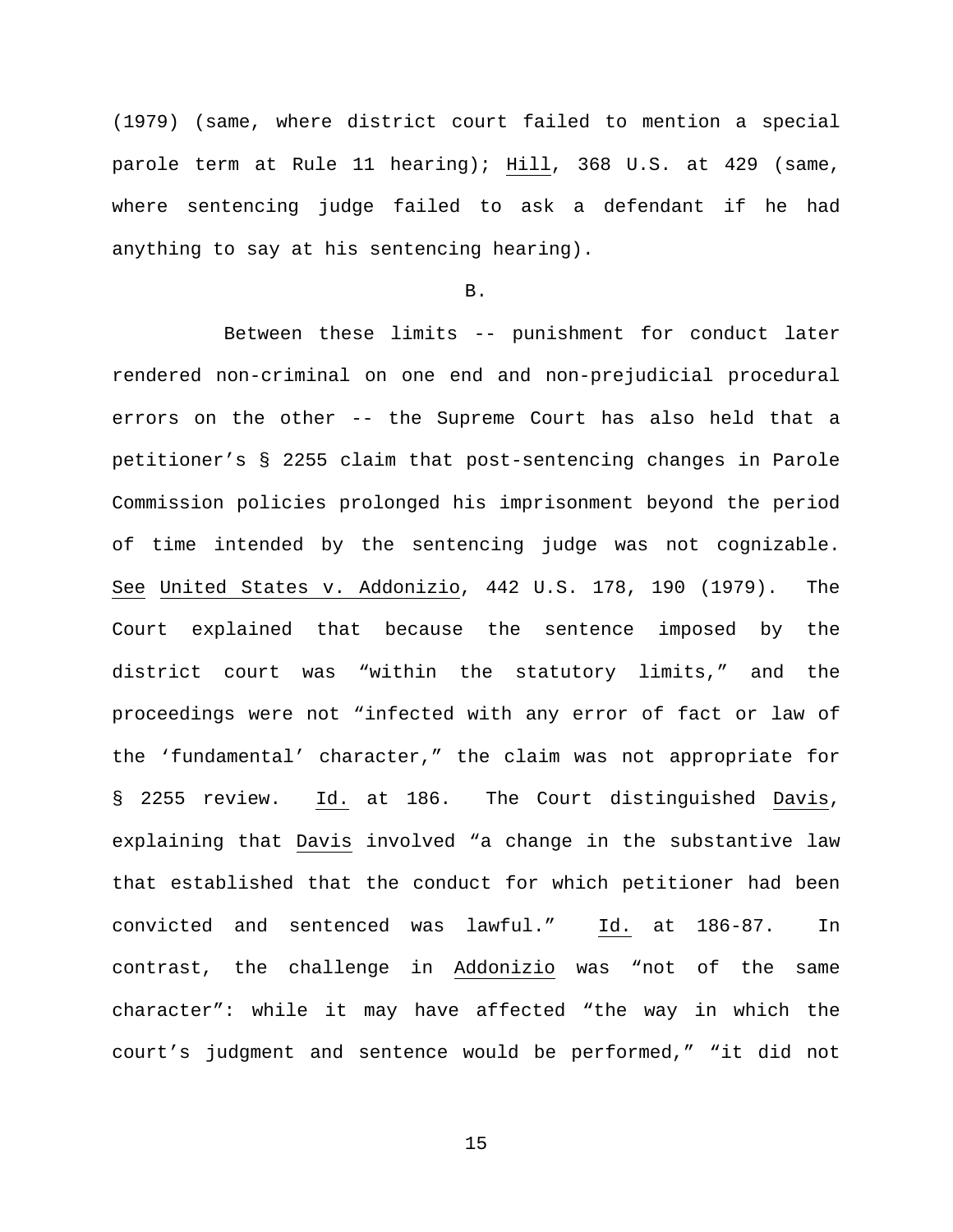affect the lawfulness of the judgment itself -- then or now." Id. at 187.

Also on the spectrum lie decisions from three of our sister circuits that have addressed cognizability arguments strikingly similar to the one with which we are presented. These circuits have yielded nationally consistent yet internally divided outcomes.

1.

First, the Seventh Circuit considered the petition of Narvaez, who was deemed to have committed two "crimes of violence," and therefore was designated a career offender. See Narvaez v. United States, 674 F.3d 621, 624 (7th Cir. 2011). Due to his designation, the Guidelines range for his sentence increased from 100-125 months to 151-188 months. See id. But post-sentencing, the Supreme Court decided Begay v. United States, 553 U.S. 137 (2008), and Chambers v. United States, 555 U.S. 122 (2009), which removed Narvaez's previous convictions from the "crime of violence" realm. The court held that the career offender designation and resulting increase in sentencing range was akin to the conviction in Davis, explaining, "to increase, dramatically, the point of departure for his sentence is certainly as serious as the most grievous misinformation that has been the basis for granting habeas relief [by the Supreme Court]." Narvaez, 674 F.3d at 629. However, the court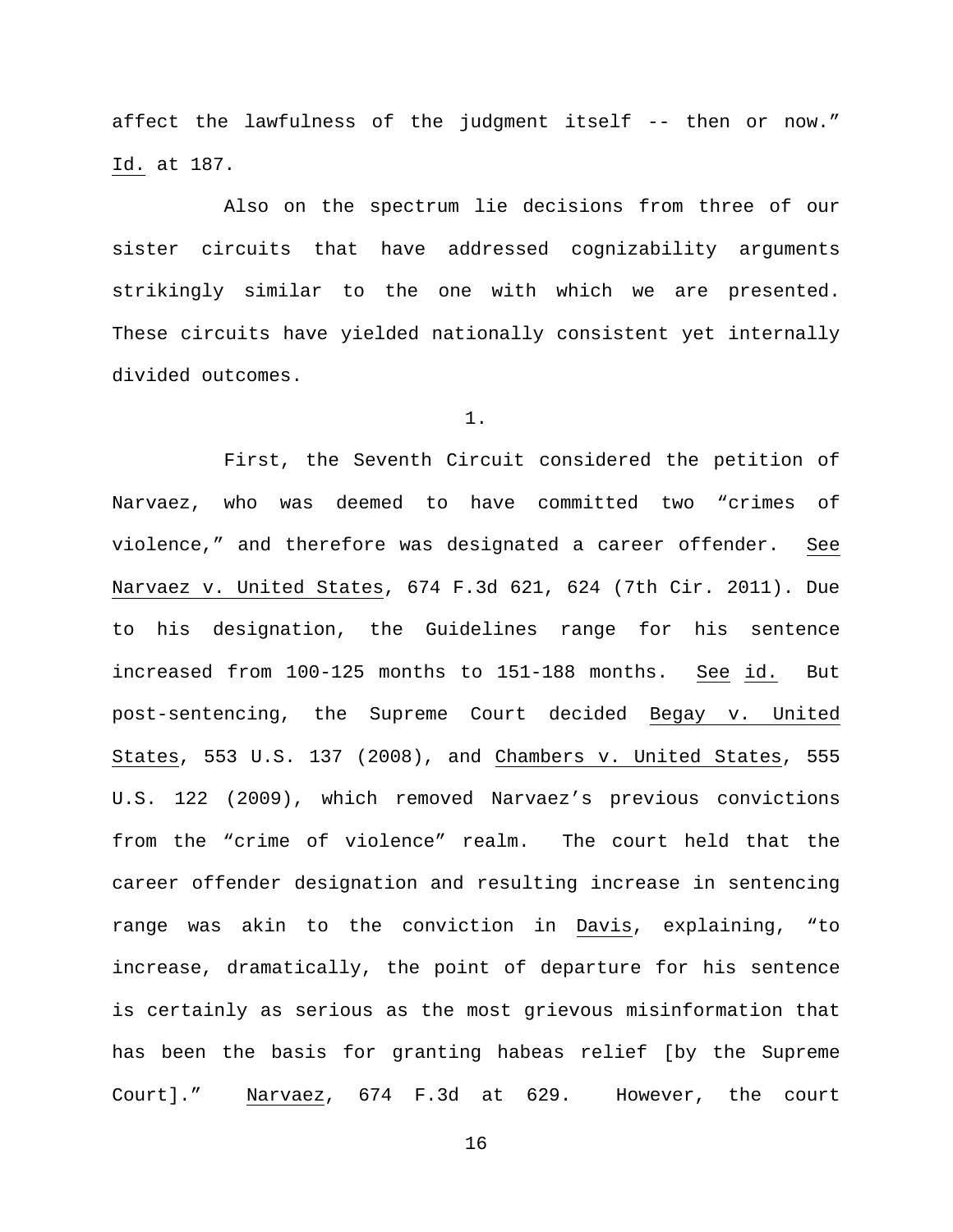emphasized that "at the time of Mr. Narvaez's sentencing, the Guidelines were mandatory. The imposition of a career offender status therefore increased the sentencing range the district court was authorized to employ." Id. at 628-29 (emphasis in original).

The Seventh Circuit recently held, however, that under an advisory Guidelines scheme, a similar claim was not cognizable. See Hawkins v. United States, 706 F.3d 820 (7th Cir. 2013). There, the court explained,

> Narvaez, as our opinion emphasized, unlike had been sentenced when the quidelines were mandatory. . . . Before [United States v. ]Booker[, 543 U.S. 220 (2005)], the guidelines were the practical equivalent of a statute.

. . . .

The first step in sentencing -- calculating the guidelines range correctly -- was not changed by Booker. But the step is less important now that the guidelines, including the career offender guideline, are merely advisory and the sentencing judge, being forbidden to presume the reasonableness of a guideline sentence, must make an independent<br>determination of whether a quideline determination sentence would comport with the sentencing standard set forth in 18 U.S.C. § 3553(a).<br>That is a critical difference between critical difference between Narvaez and the present case . . . .

Id. at 822-23 (citations omitted). The Hawkins court also emphasized the importance of finality:

> There is a difference between reversing an error on appeal and correcting the error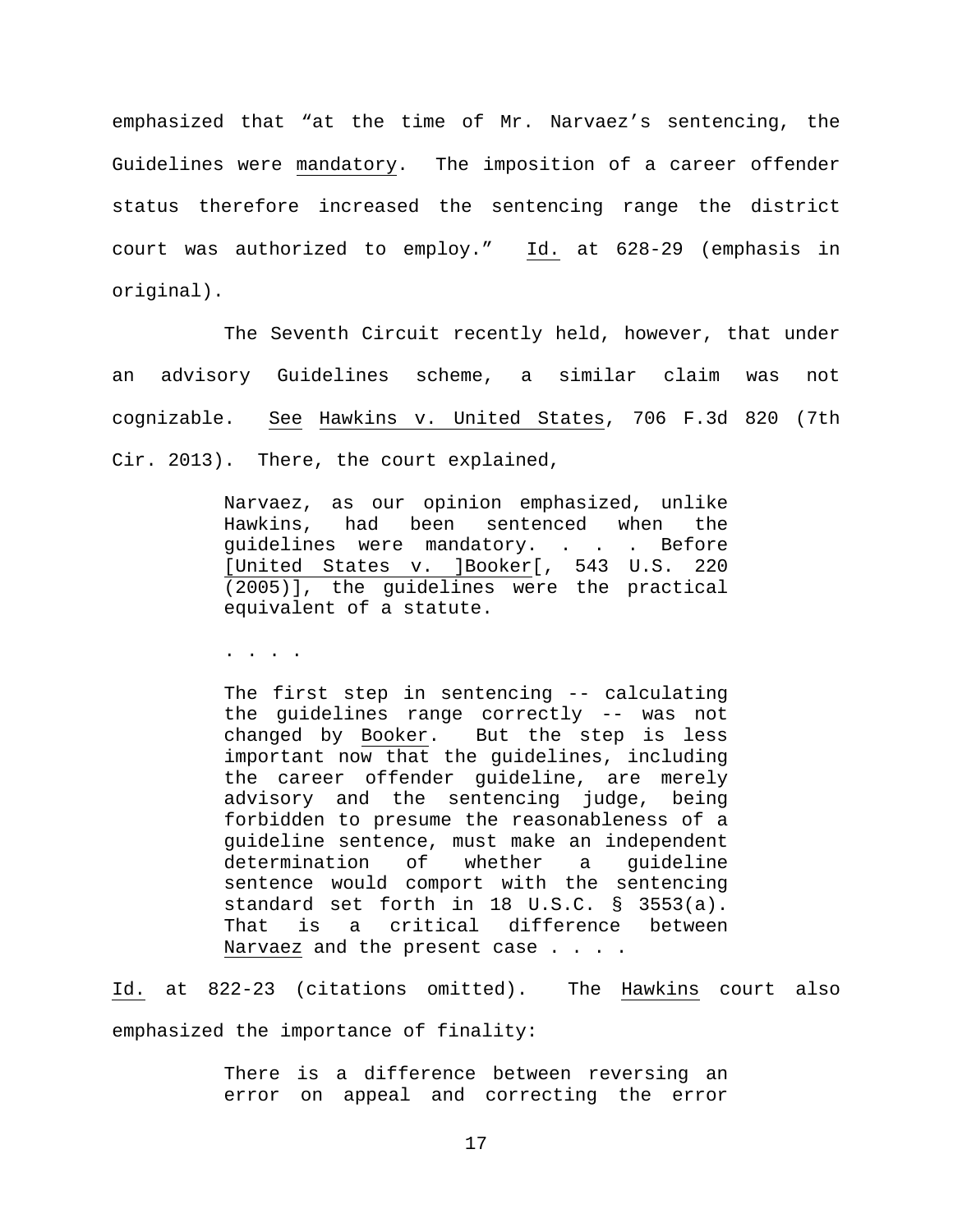years later. An erroneous computation of an advisory guidelines sentence is reversible (unless harmless) on direct<br>appeal; it doesn't follow that it's appeal; it doesn't follow that it's reversible years later in a postconviction proceeding. . . .

An error in the interpretation of a merely advisory guideline is less serious [than<br>sentence that exceeds the statutory sentence that exceeds the statutory maximum]. Given the interest in finality, it is not a proper basis for voiding a punishment lawful when imposed.

Id. at 824. For these reasons, Hawkins's sentence was not a "miscarriage of justice that can be collaterally attacked." Id. at 825 (internal quotation marks omitted). Therefore, the takeaway from the Seventh Circuit is that if a career offender defendant is sentenced below the statutory maximum post-Booker, his post-conviction challenge to the career offender status is not cognizable.

2.

The Eleventh Circuit reached a similar conclusion. In Spencer v. United States, a three-judge panel initially held that a petitioner's post-conviction challenge to his career offender designation was cognizable, explaining, "categorization as a career offender is not merely a formal requirement of a criminal procedural rule. The Guidelines are the heart of the substantive law of federal sentencing." 727 F.3d 1076, 1087 (11th Cir. 2013), reh'g en banc granted, opinion vacated (Mar. 7, 2014). The panel relied on the Supreme Court's recent Peugh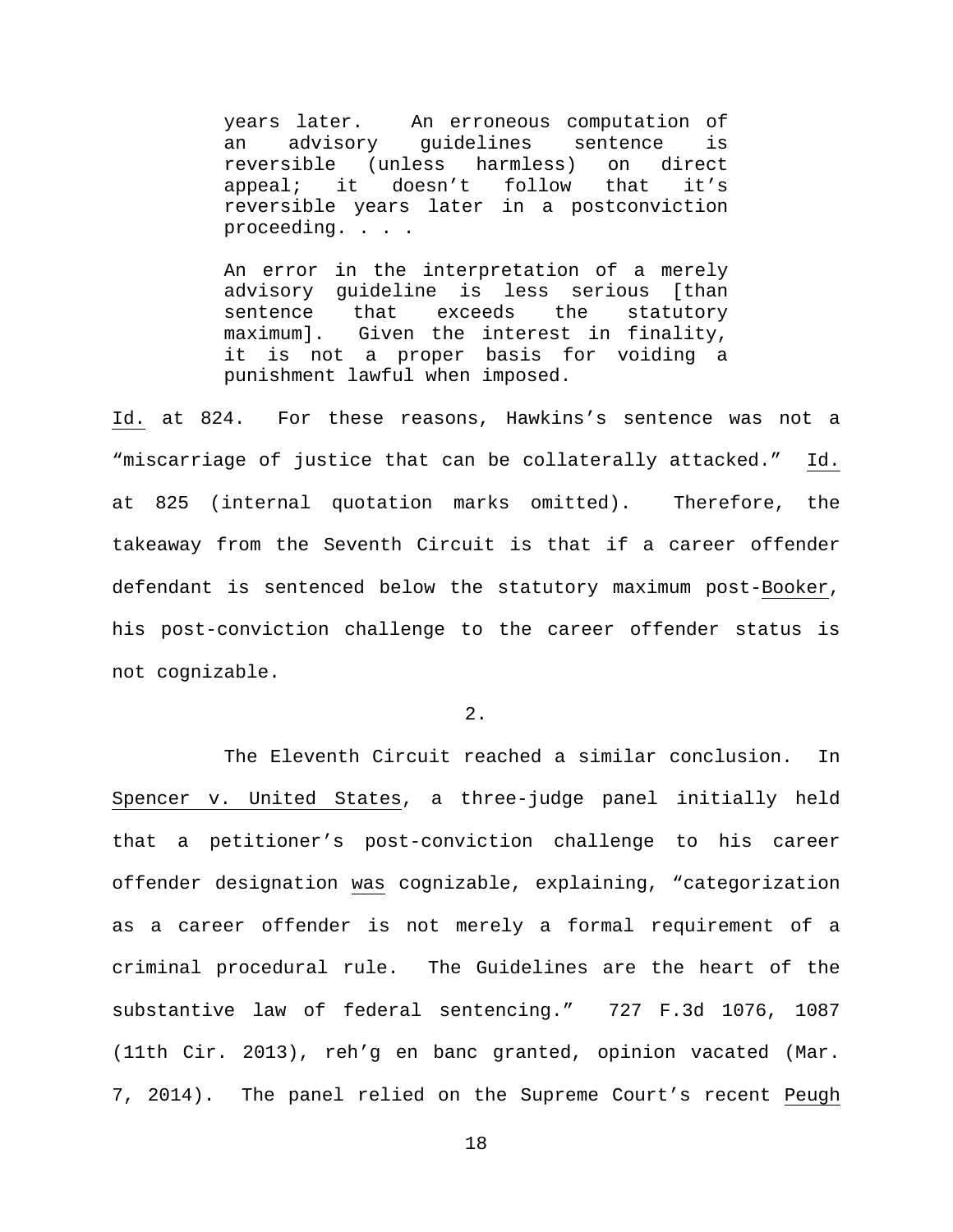v. United States decision, wherein the Court dubbed the Guidelines the "lodestone of sentencing" and held that a postconviction increase in the Guidelines range can create an ex post facto problem for those committing crimes under the previously lower range. See 133 S. Ct. 2072, 2084 (2013).

On rehearing en banc, however, the Spencer panel decision was overturned. See Spencer v. United States, 773 F.3d 1132 (11th Cir. 2014) (en banc). The majority explained, "Spencer cannot collaterally attack his sentence based on a misapplication of the advisory guidelines. Spencer's sentence falls below the statutory maximum, and his prior [qualifying] conviction . . . has not been vacated. Spencer's sentence was and remains lawful." Id. at 1135 (emphasis supplied). The dissent, joined by three judges, countered, "the fact that a sentence is deemed 'lawful' does not prohibit us from determining that a complete miscarriage of justice has occurred on collateral review." Id. at 1145 (Wilson, J., dissenting).

3.

Finally, the Eighth Circuit held in a panel decision that a post-conviction change that invalidates one's career offender status was cognizable on collateral review. See Sun Bear v. United States, 611 F.3d 925 (8th Cir. 2010), reh'g en banc granted, opinion vacated (Sept. 27, 2010). The panel reasoned,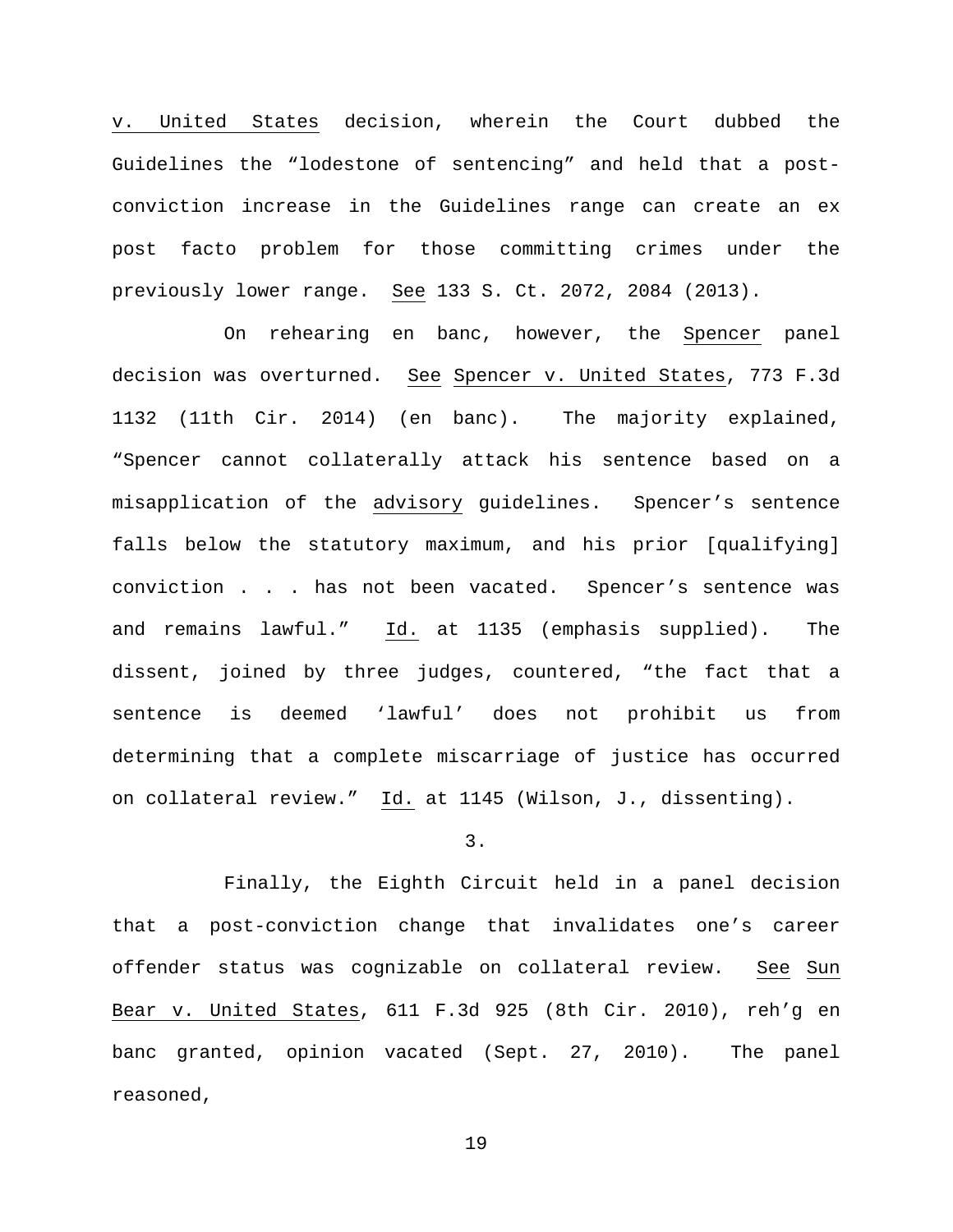[W]e [have] held that ordinary questions of sentencing guideline interpretation falling<br>short of the "miscarriage of justice" short of the "miscarriage of justice" standard do not present a proper section<br>2255 claim. However, Sun Bear's claim is 2255 claim. However, Sun Bear's claim is more than a run-of-the-mill claim that the district court misapplied the sentencing guidelines. This case is based on a postconviction change in the law that renders unlawful the district court's sentencing<br>determination. "There can be no room for "There can be no room for doubt that such a circumstance inherently results in a complete miscarriage of justice and presents exceptional circumstances that justify collateral relief under § 2255."

Id. at 930 (footnote, alterations, and some internal quotation marks omitted) (quoting Davis, 417 U.S. at 346-47).

But like the Eleventh Circuit, the Eighth Circuit overturned the panel decision on rehearing en banc. See Sun Bear v. United States, 644 F.3d 700 (8th Cir. 2011) (en banc). The en banc majority held that the defendant's 360-month sentence handed down while the defendant was deemed a career offender "[wa]s not unlawful" because it was not "imposed without, or in excess of, statutory authority." Id. at 705. However, the court also noted that Sun Bear's pre-enhancement Guidelines range was 292-365 months, so the ultimate sentence would have fallen within this range anyway. See id. (noting, "the same 360–month sentence could be reimposed were Sun Bear granted the § 2255 relief he requests").

In sum, there is no decision left standing in any circuit whereby a challenge to one's change in career offender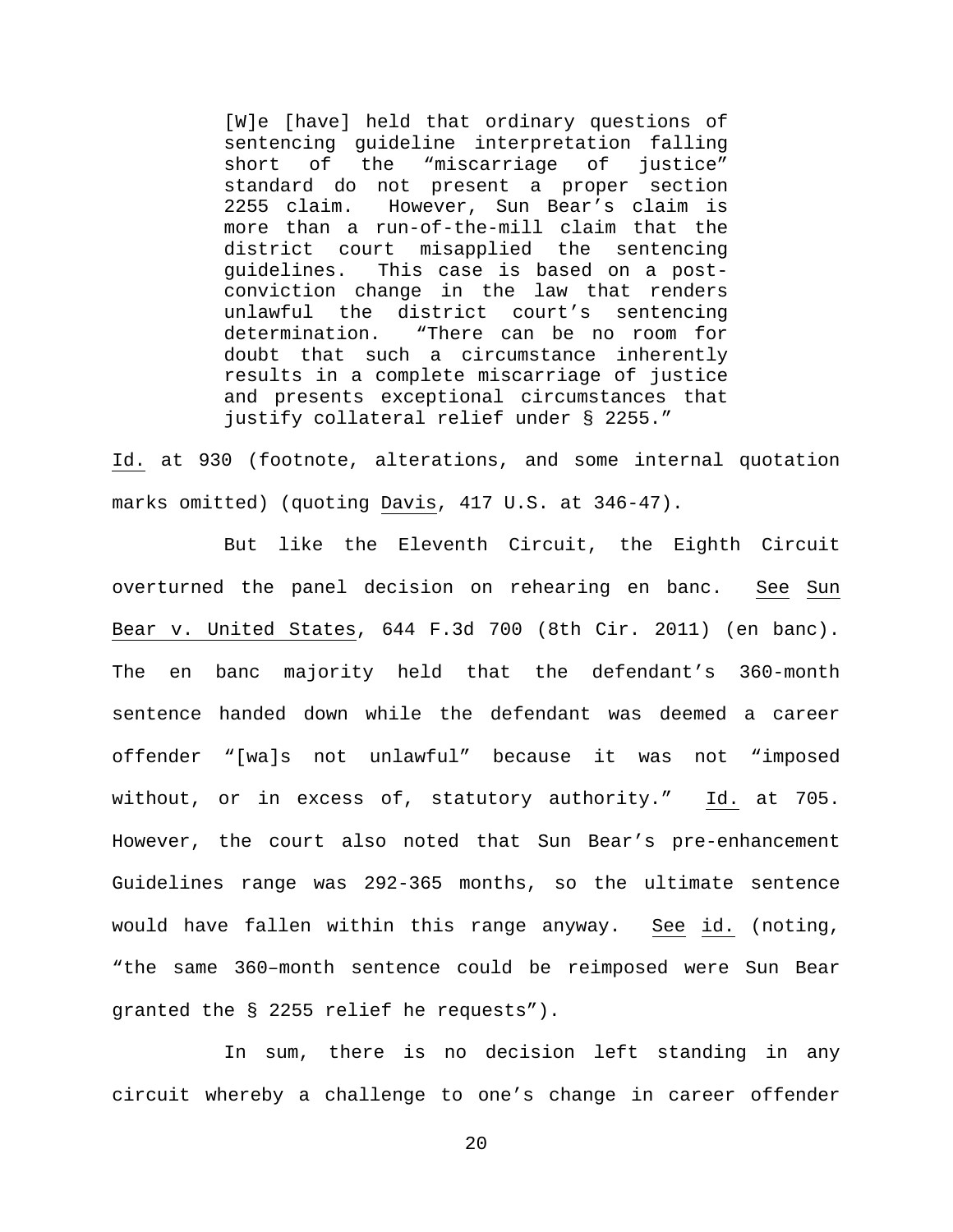status, originally determined correctly under the advisory Guidelines, is cognizable on collateral review. However, we cannot ignore that these decisions are extremely close and deeply divided.

C.

Turning now to our circuit, we have held that "misapplication of the sentencing guidelines does not amount to a miscarriage of justice." United States v. Mikalajunas, 186 F.3d 490, 495 (4th Cir. 1999); see also United States v. Pregent, 190 F.3d 279, 283–84 (4th Cir. 1999).

In United States v. Mikalajunas, the petitioner sought collateral review based on a misapplication of the "physical restraint" enhancement in the Guidelines. See 186 F.3d at 492; U.S.S.G. § 3A1.3. Like the case at hand, Mikalajunas argued that an intervening decision rendered the enhancement inapplicable to him. See 186 F.3d at 492. The court held that a claim that the district court erred in enhancing one's offense level "is merely an allegation of ordinary misapplication of the guidelines that does not amount to a miscarriage of justice." Id. at 496.

Similarly, in United States v. Pregent, this court addressed a petitioner's 18 U.S.C. § 3583(e) motion for reduction in his term of supervised release on the grounds that the district court misapplied the Guidelines. See 190 F.3d at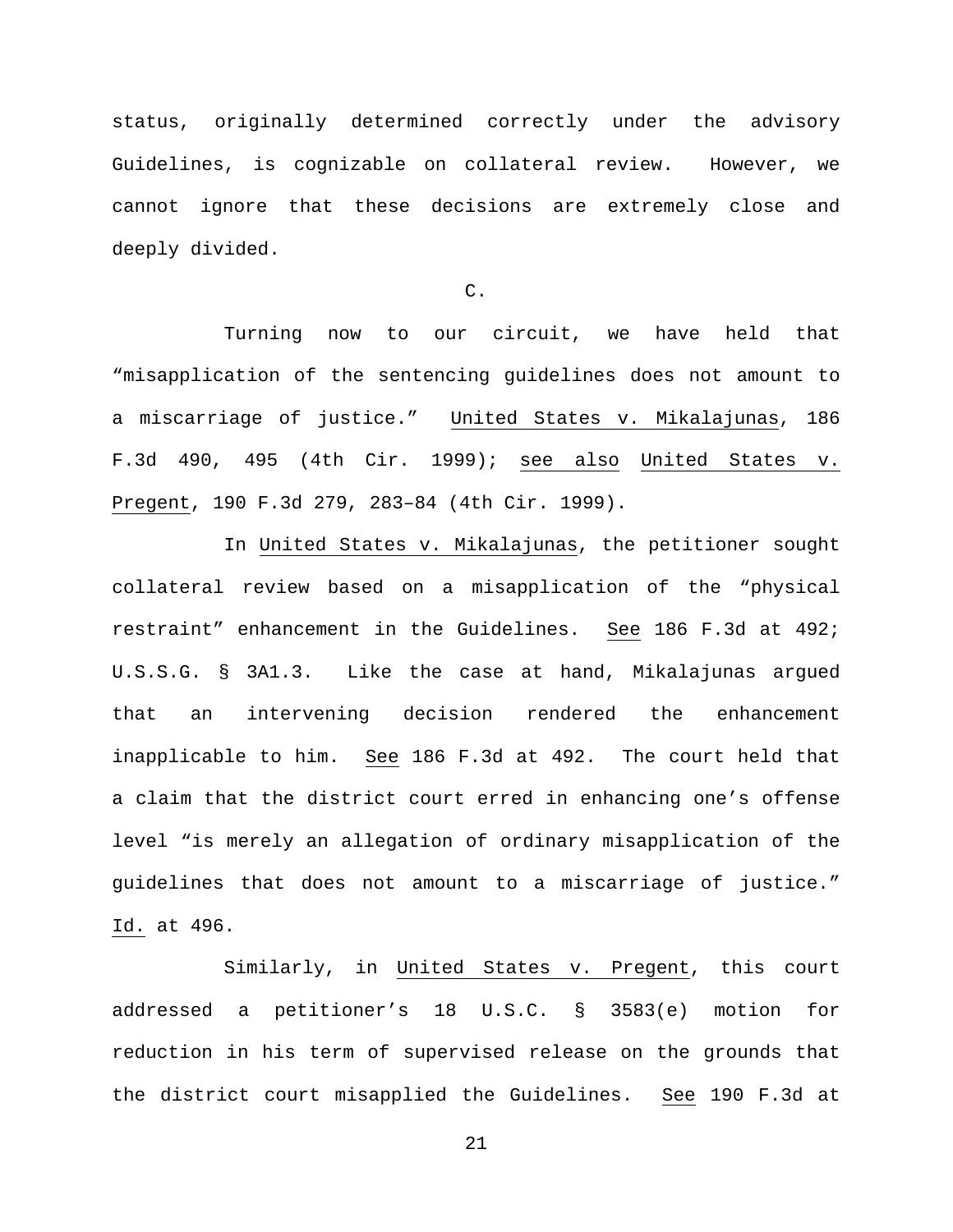280. Construing the motion as a § 2255 petition, the court assumed without deciding that Pregent's motion stated a cognizable claim under § 2255, but nonetheless explained,

> Barring extraordinary circumstances, . . . an error in the application of the Sentencing Guidelines cannot be raised in a § 2255 proceeding. Section 2255 provides relief for cases in which "the sentence was in excess of the maximum authorized by law." Thus, while § 2255 applies to violations of statutes establishing maximum sentences, it does not usually apply to errors in the application of the Sentencing Guidelines.

Id. at 283-84. The court then dismissed the petition as untimely. Id. at 284.

## III.

Considering where this case falls on the cognizability spectrum, we conclude Appellant's career offender designation was not a fundamental defect that inherently results in a complete miscarriage of justice.

A.

First, in the rare cases in which the Supreme Court has found post-conviction "miscarriages of justice" to have occurred, it has relied on the actual innocence of the petitioner. The federal conviction that brought Appellant to court in the first place and the state convictions used to enhance his sentence have not been invalidated or vacated; thus,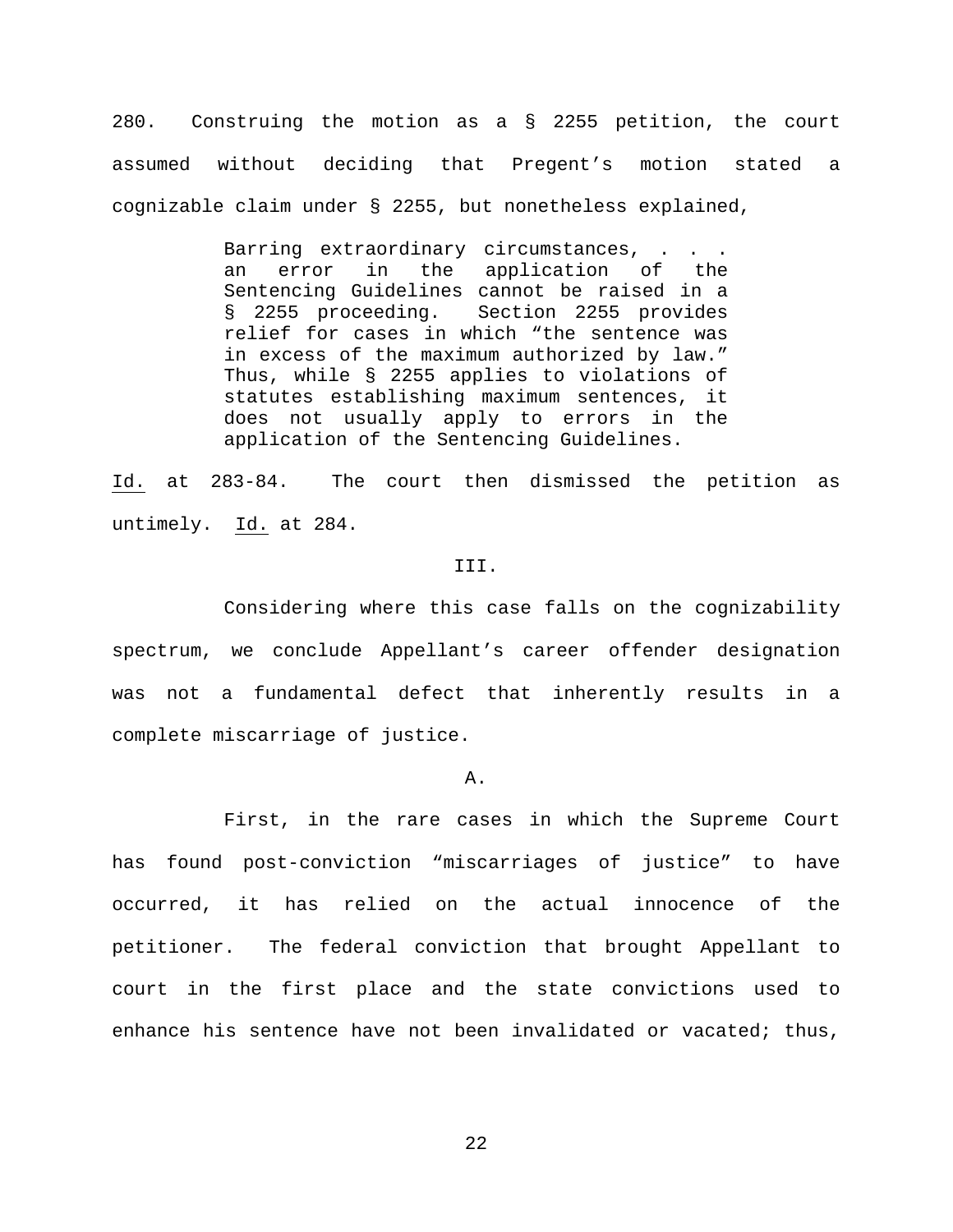it is difficult to place Appellant's case within the ambit of those decisions.

For example, in the 28 U.S.C. § 2254 habeas context, the Supreme Court has held that while interests in finality dictate that a court may not ordinarily reach the merits of a successive or abusive habeas claim, there is an exception: if failure to entertain the claim would result in a "fundamental miscarriage[] of justice." Schlup v. Delo, 513 U.S. 298, 315 (1995) (internal quotation marks omitted). The Court noted that the exception is based on the idea that "habeas corpus is, at its core, an equitable remedy," but it explained that the exception only applies to a "narrow class of cases" and should "remain rare" and only applied in the "extraordinary case." Id. at 319, 315, 321 (internal quotation marks omitted); see also Sawyer v. Whitley, 505 U.S. 333, 340 (1992) ("[W]e have emphasized the narrow scope of the fundamental miscarriage of justice exception." (emphasis supplied)). As a result, the miscarriage of justice exception in this context has historically been "tied . . . to the petitioner's innocence." Schlup, 513 U.S. at 321; see also United States v. MacDonald, 641 F.3d 596, 610-11 (4th Cir. 2011) ("[T]he exception for a fundamental miscarriage of justice requires a showing that 'a constitutional violation probably has caused the conviction of one innocent of the crime.'" (quoting McCleskey v. Zant, 499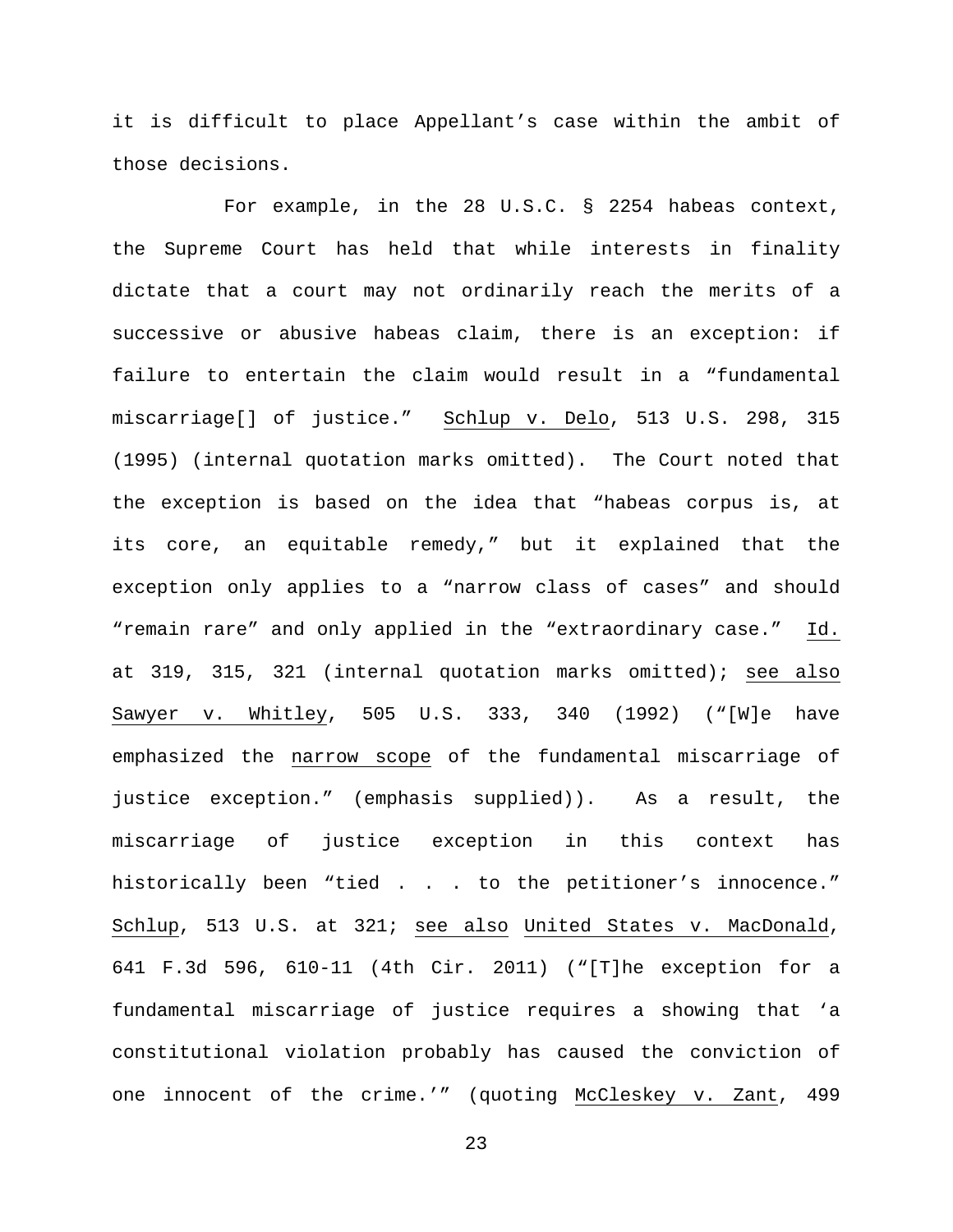U.S. 467, 494 (1991)); Wolfe v. Johnson, 565 F.3d 140, 160 (4th Cir. 2009) ("A proper showing of actual innocence is sufficient to satisfy the miscarriage of justice requirement." (internal quotation marks omitted)).

This is in accord with Davis, where the Supreme Court concluded that Davis's habeas claim amounted to a "complete miscarriage of justice" because he claimed that his underlying conviction was abrogated, i.e., he became actually innocent of the crime. See 417 U.S. at 346; see also id. at 344 ("[T]here can be no doubt that the grounds for relief under § 2255 are equivalent to those encompassed by § 2254 [and] § 2255 was intended to mirror § 2254 in operative effect.").

The Supreme Court has extended the concept of actual innocence to sentencing, but only capital sentencing. In Sawyer, the Court held that to excuse procedural default barring a challenge to petitioner's death sentence, the petitioner must show "actual innocence" of death penalty eligibility by proving "by clear and convincing evidence that, but for a constitutional error, no reasonable juror would have found the petitioner eligible for the death penalty under the applicable state law." 505 U.S. at 336.

Reading all of these cases together, it is clear that "miscarriages of justice" in the post-conviction context are grounded in the notion of actual innocence, and Appellant has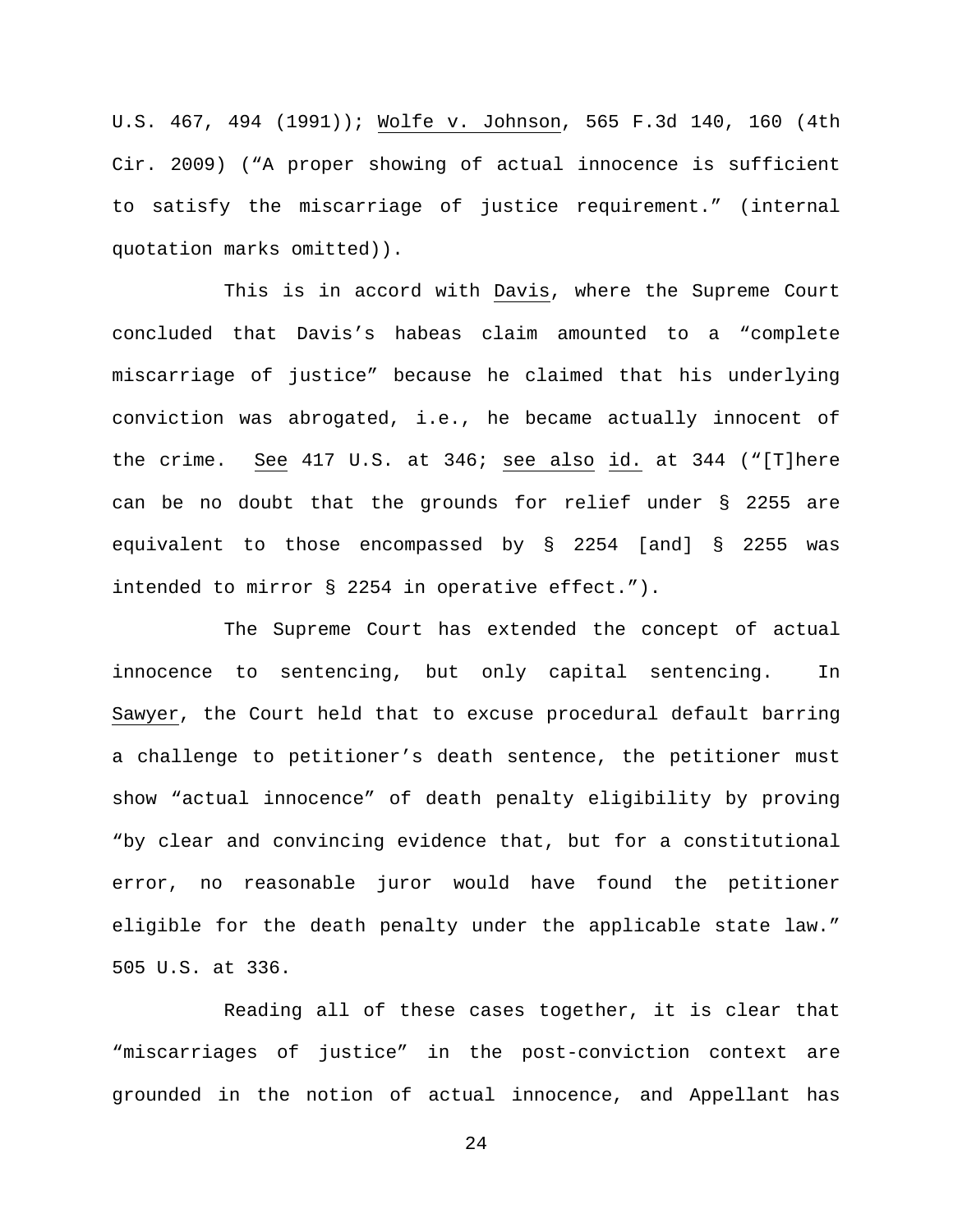not been proven "actually innocent" of any of his prior convictions. Furthermore, to the extent Appellant argues that he is "actually innocent" of being a career offender, the Supreme Court has yet to stretch this Sawyer concept to noncapital sentencing, and we will not do so here.

## B.

Second, we are hesitant to declare that a fundamental defect or a complete miscarriage of justice has occurred in a situation in which Appellant was (and on remand, would again be) sentenced under an advisory Guidelines scheme requiring individualized analysis of the sentencing factors set forth in 18 U.S.C. § 3553(a). District courts must make an independent determination that a Guidelines sentence, even one based on a career offender designation, would "comport with the sentencing standard set forth in 18 U.S.C. § 3553(a)." Hawkins v. United States, 706 F.3d 820, 823 (7th Cir. 2013). District courts may not even presume that a within-Guidelines sentence is reasonable. See Nelson v. United States, 555 U.S. 350, 352 (2009) ("The Guidelines are not only not mandatory on sentencing courts; they are also not to be presumed reasonable." (emphases in original)). And a district court's error in its sentencing calculations is harmless if the court also provided justification for the sentence based on the § 3553(a) sentencing factors. See United States v. Evans, 526 F.3d 155, 165 (4th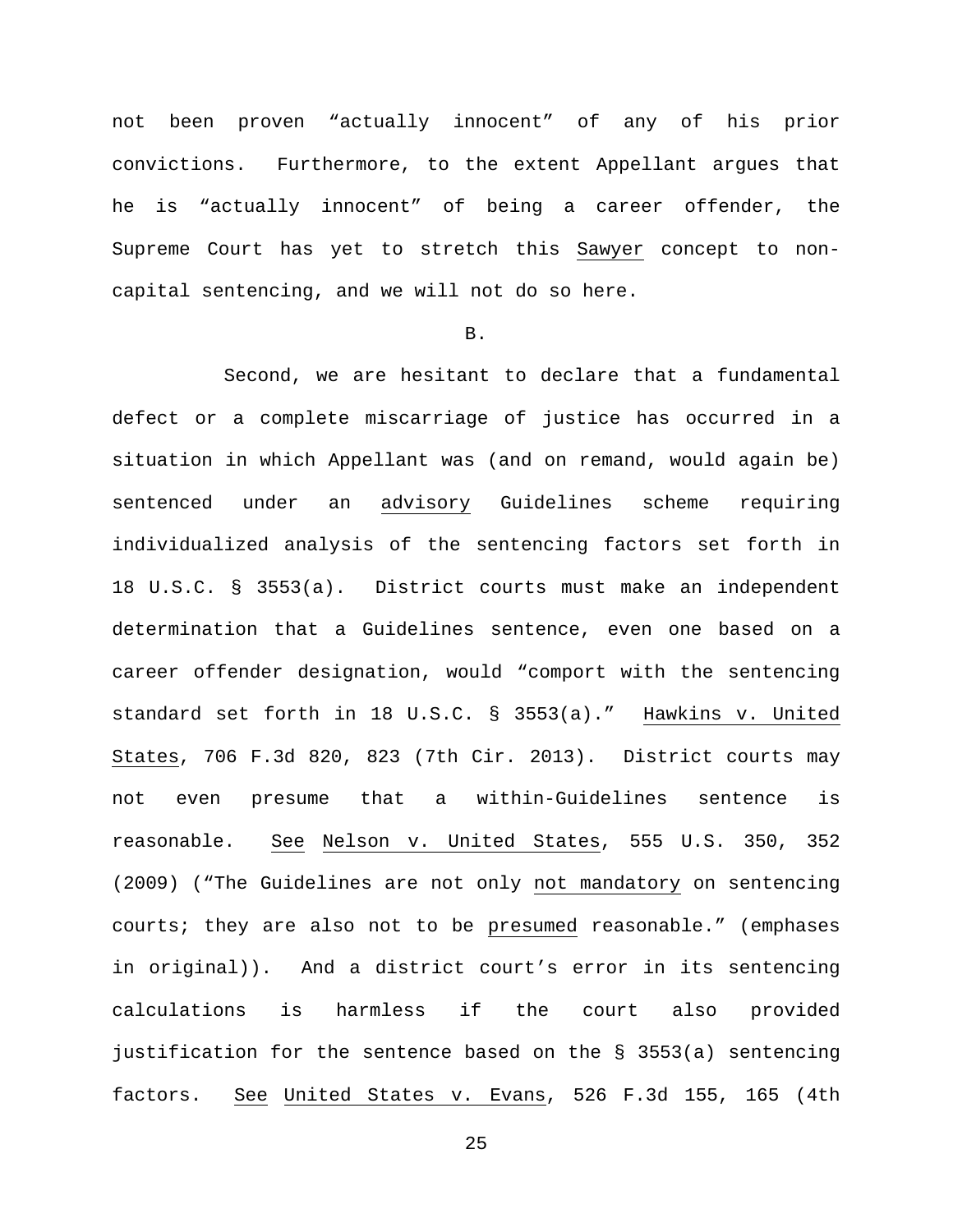Cir. 2008) ("[E]ven assuming the district court erred in applying the Guideline departure provisions, [the defendant's] sentence, which is well-justified by [the] § 3553(a) factors, is reasonable."). Thus, even if we vacate and remand at this juncture, the same sentence could be legally imposed.<sup>[6](#page-25-0)</sup>

Unlike a statute, the career offender provision is one part of a series of guidelines meant to guide the district court to the proper sentence. District courts are free to vary from the career-offender-based sentencing range, and we have affirmed their decisions to do so. See, e.g., United States v. Moreland, 437 F.3d 424, 436 (4th Cir. 2006), overruling on other grounds recognized by United States v. Diosdado–Star, 630 F.3d 359 (4th Cir. 2011) ("The district court here determined that sentencing Moreland as a career offender would not comport with the goals of § 3553(a), and we cannot reject this conclusion as unreasonable."). We have also upheld significant variances by district courts that were supported by their reliance on the § 3553(a) factors. See, e.g., United States v. Smallwood, 525 F. App'x 239, 241 (4th Cir. 2013) (affirming sentence 333 months above the top of the Guidelines range where the district court

<span id="page-25-0"></span> $6$  Indeed, at Appellant's Kimbrough re-sentencing, when given a chance to vary downward based on the crack/powder disparity, the district court declined to do so, sentencing Appellant to the same 262-month sentence based on the § 3553(a) factors, including his extensive criminal history.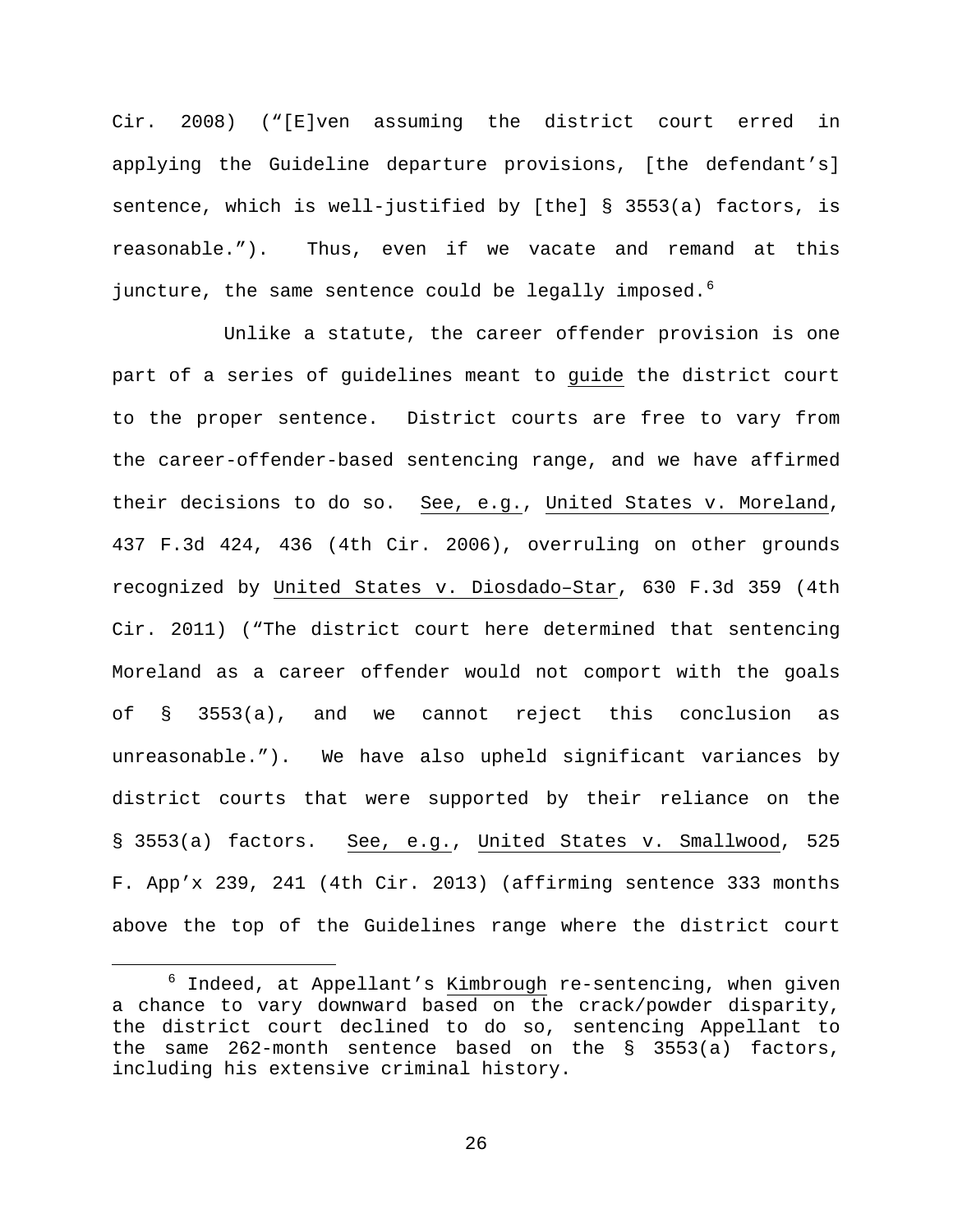"discussed the § 3553(a) factors, first listing each factor and then explaining how that factor related to [the defendant]'s case").

On this point, amicus and Appellant rely heavily on the Supreme Court's decision in United States v. Peugh, 133 S. Ct. 2072 (2013). As explained above, Peugh held that the ex post facto clause is violated when a defendant is sentenced under current Guidelines providing a higher sentencing range than the Guidelines in effect at the time of the offense. The Court explained, "The federal system adopts procedural measures intended to make the Guidelines the lodestone of sentencing. A retrospective increase in the Guidelines range applicable to a defendant creates a sufficient risk of a higher sentence to constitute an ex post facto violation." Id. at 2084 (emphasis supplied). But we know of no case where a "sufficient risk" of prejudice or harm has risen to the level of a "fundamental defect" resulting in a "complete miscarriage of justice." To do so would impermissibly water down standards meant to be "narrow" and "rare." Schlup, 513 U.S. at 299, 321. We thus decline to give Peugh the weight Appellant attributes to it.

## C.

Third, we are not persuaded that Appellant's career offender designation is a defect of a "fundamental" nature. Courts have not used the term "fundamental" lightly. See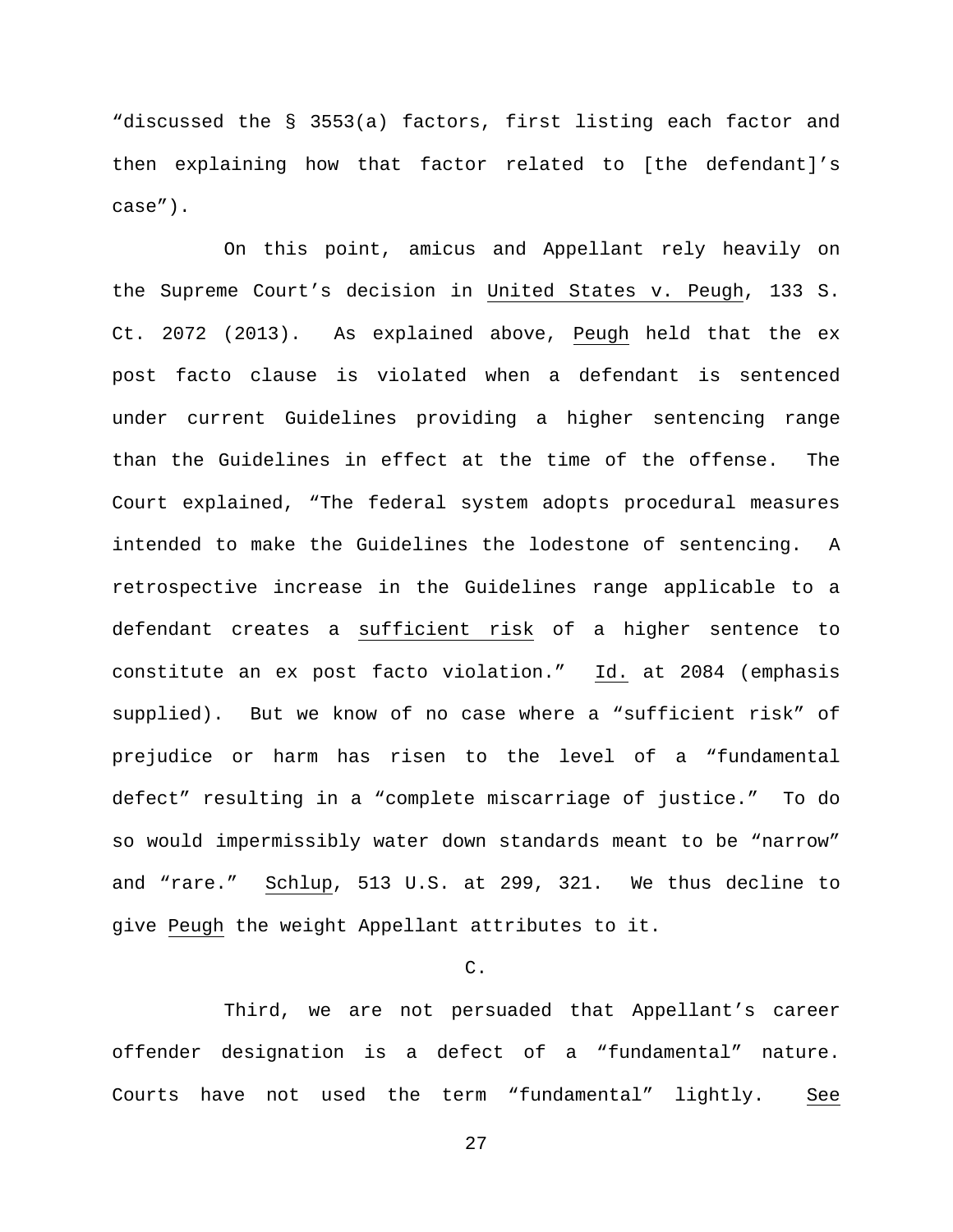Arizona v. Fulminante, 499 U.S. 279, 310 (1991) (holding that a constitutional error renders a criminal punishment "fundamentally [un]fair" if it deprives defendant of the "basic protections [without which] a criminal trial cannot reliably serve its function as a vehicle for determination of guilt or innocence" (internal quotation marks omitted)); United States v. Ramirez-Castillo, 748 F.3d 205, 217 (4th Cir. 2014) ("The Sixth Amendment's jury trial guarantee, which includes, 'as its most important element, the right to have the jury, rather than the judge, reach the requisite finding of guilty,' is fundamental." (quoting Sullivan v. Louisiana, 508 U.S. 275, 277 (1993))).

The language of § 2255(a) demonstrates that collateral review is available for defects of a constitutional magnitude and other defects that are equally fundamental, such as sentences issued "in excess of the maximum authorized by law." 28 U.S.C. § 2255(a). However, Booker "stripped [the Guidelines] of legal force" and made them advisory. United States v. Dean, 604 F.3d 169, 173 (4th Cir. 2010). Because of this lack of "legal force," we would be remiss to place an erroneous Guidelines classification under an advisory scheme in the same category as violation of a statute or constitutional provision. See also Spencer, 773 F.3d at 1141 ("[N]o fundamental defect occurs when a court erroneously sentences a prisoner as a career offender under advisory guidelines." (emphasis in original));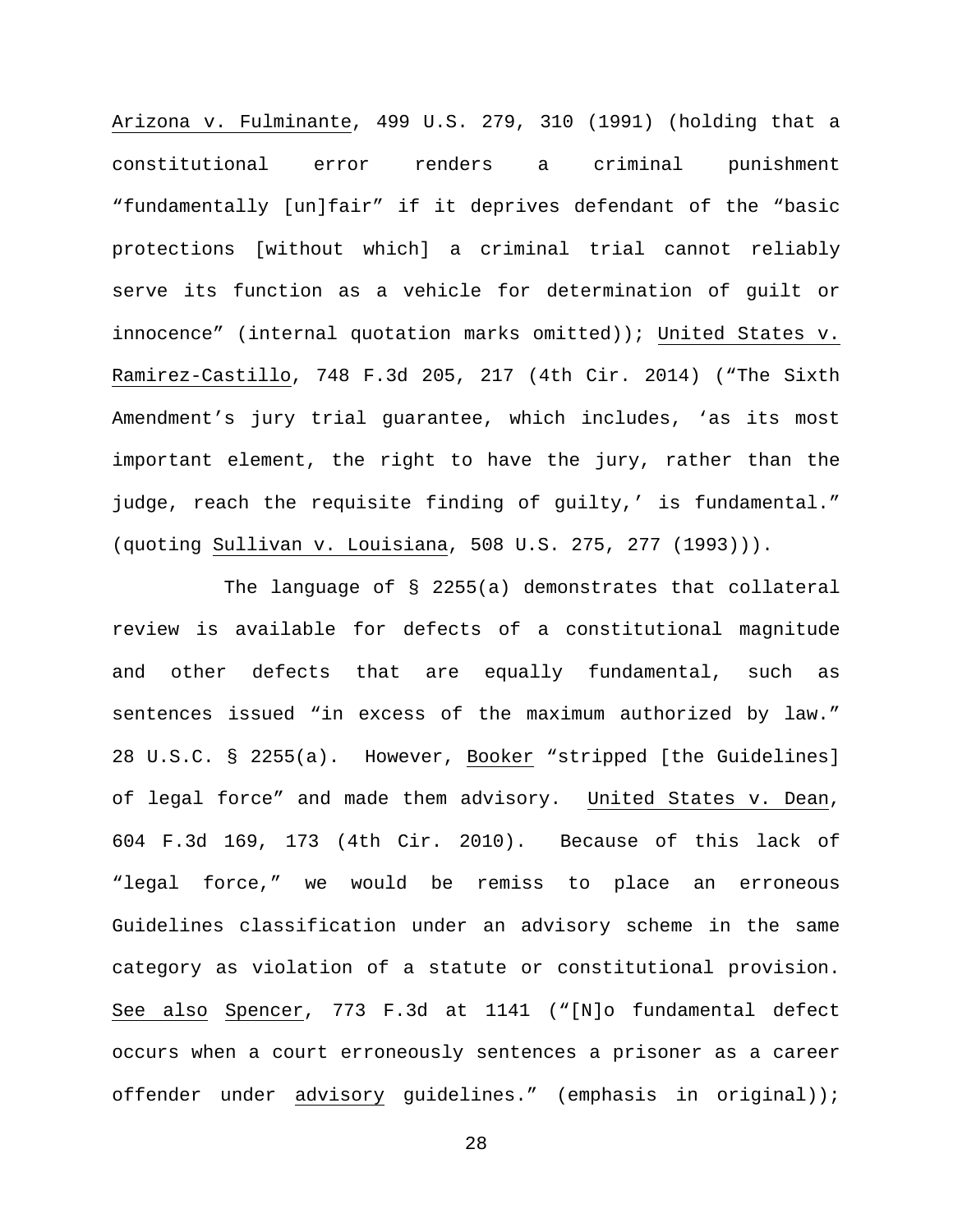cf. Mikalajunas, 186 F.3d at 495 ("[T]he scope of [collateral] review of non-constitutional error is more limited than that of constitutional error.").

Amicus hints that because the career offender enhancement was the result of a congressional directive, it should be entitled to more weight than a mere Guidelines provision crafted by the Sentencing Commission. See Amicus Br. 18. This argument is unfounded and was soundly rejected in Spencer, wherein the court stated, "Spencer's argument fails to appreciate the advisory nature of every provision of the guidelines. Although Congress directed the Sentencing Commission to create a guideline for career offenders, a district judge cannot treat that guideline as mandatory." Spencer, 773 F.3d at 1141. Therefore, because there is no dispute that Appellant's sentence did not exceed the statutory maximum, his erroneous classification does not rise to the level of a "fundamental" defect.

#### D.

Finally, when it comes to errors in application of the Guidelines, it is hard to fathom what the dividing line would be between a fundamental defect and mere error, and Appellant does not offer a workable one. Appellant first contends that a career offender designation "involves much more than a technical Guidelines error, but, considering the vastly-increased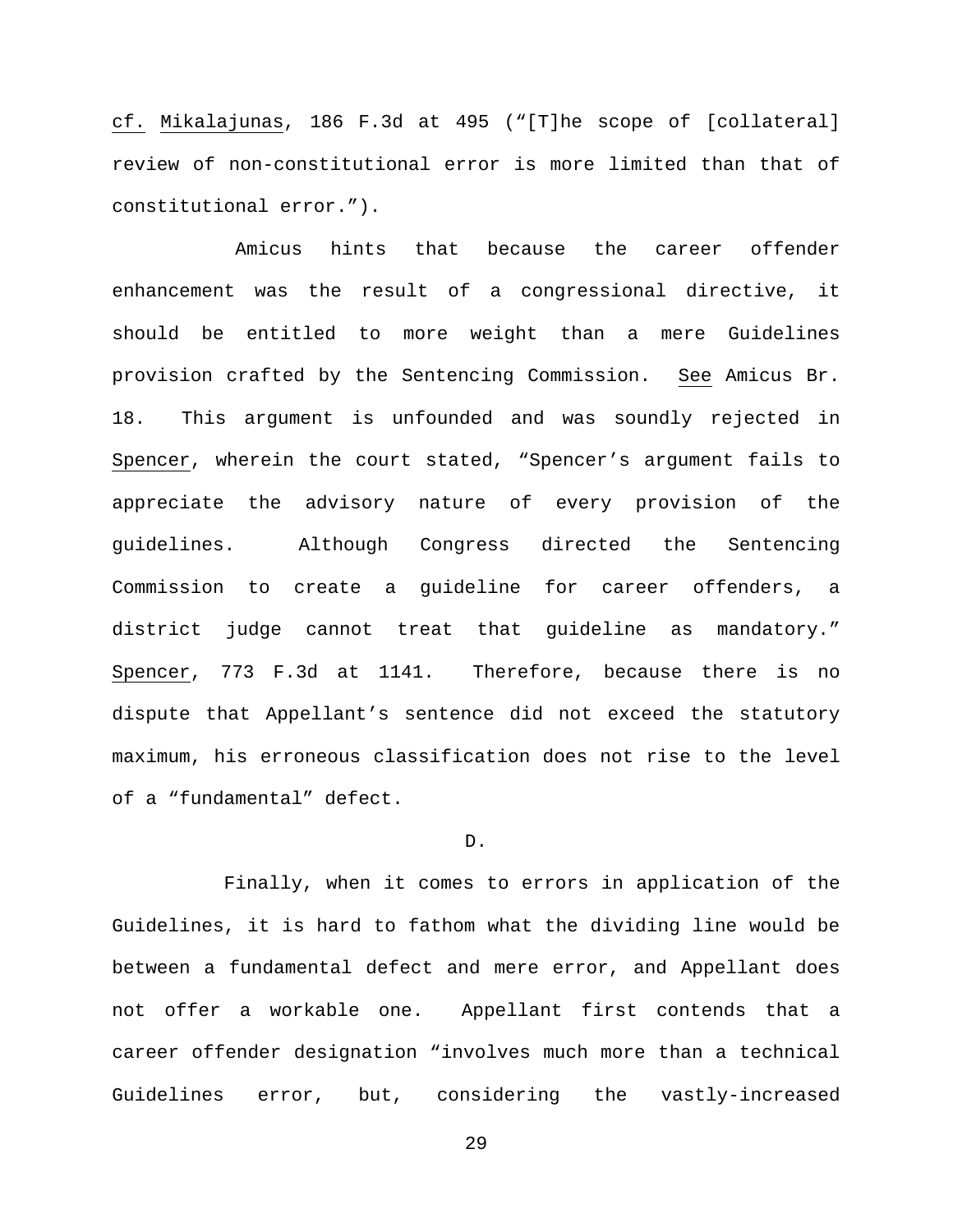sentence[] resulting from the improper career offender designation, constitute[s] a 'miscarriage of justice' by any commonsense definition." Appellant's Br. 8-9. But to draw the line at career offender designations would be underinclusive. It is possible that a career offender may not receive as vast an increase as another defendant who, for example, simply received an erroneous Guidelines enhancement. Compare Sun Bear v. United States, 644 F.3d 700, 702 (8th Cir. 2011) (defendant's sentencing range was 292 to 365 months without career offender enhancement, and 360 to life with career offender enhancement; defendant was sentenced to 360 months), with Mikalajunas, 186 F.3d at 497 (Murnaghan, J., dissenting) (defendant's sentence was increased by more than four years based on incorrect physical restraint enhancement). Appellant does not demarcate how vast a "vastly-increased sentence" must be to rise to the level of a miscarriage of justice.

On the other hand, to draw the line at any sentencing error that increases the sentencing range of the defendant would be overinclusive. It would not only fly in the face of our circuit precedent, see Mikalajunas, 186 F.3d at 496 ("[E]rrors of guideline interpretation or application ordinarily fall short of a miscarriage of justice"), but it would deal a wide-ranging blow to the judicial system's interest in finality, see United States v. Addonizio, 442 U.S. 178, 184 (1979) ("It has, of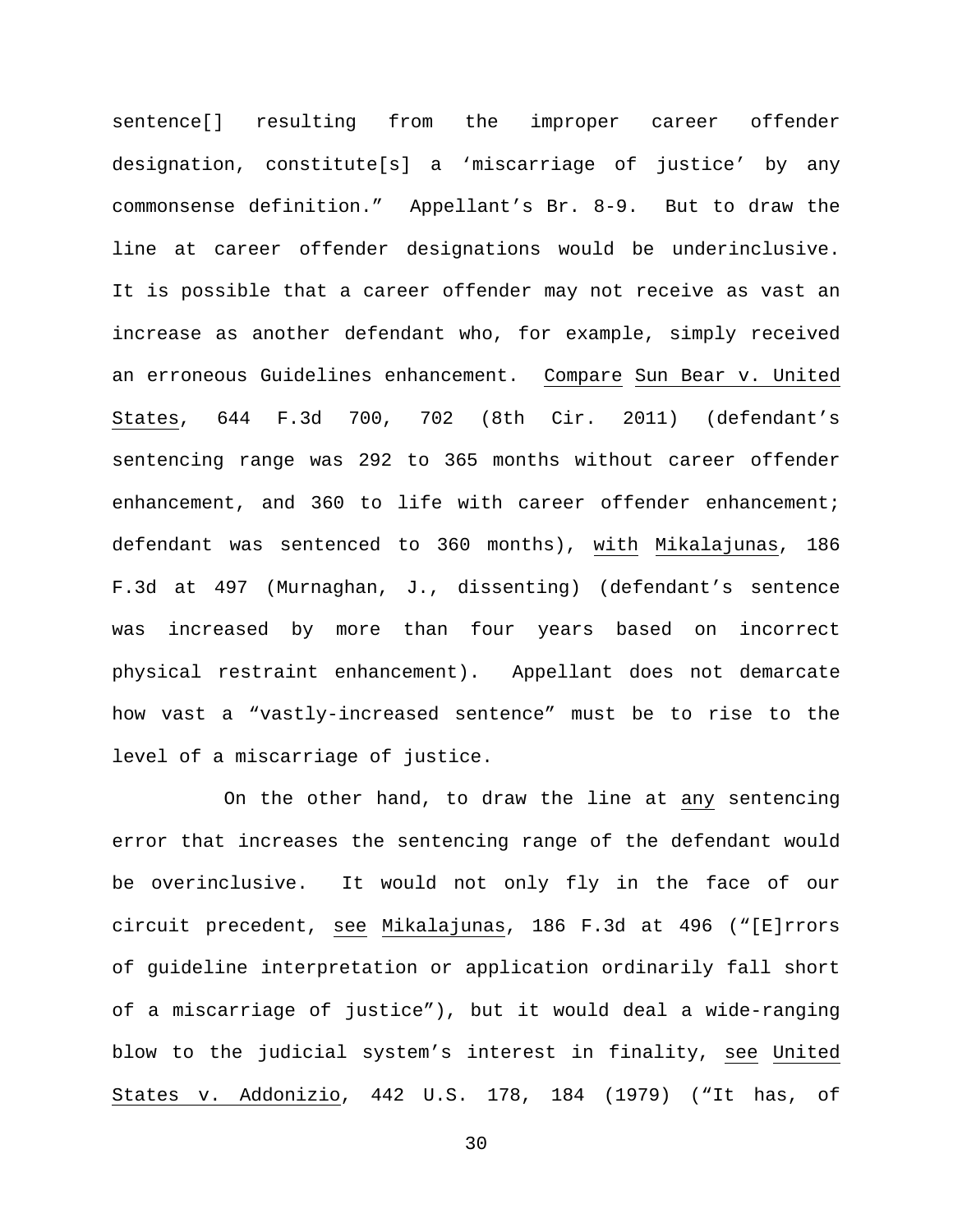course, long been settled law that an error that may justify reversal on direct appeal will not necessarily support a collateral attack on a final judgment. The reasons for narrowly limiting the grounds for collateral attack on final judgments are well known and basic to our adversary system of justice." (footnotes omitted)).

## E.

For all of these reasons, we believe this case falls closer on the spectrum to Addonizio than Davis. Here, the district court sentenced Appellant "within the statutory limits," and while the career offender designation may have affected the ultimate sentence imposed, "it did not affect the lawfulness of the [sentence] itself -- then or now." Addonizio 442 U.S. at 187. Therefore, we are simply not presented with "exceptional circumstances where the need for the remedy afforded by the writ of habeas corpus is apparent." Hill v. United States, 368 U.S. 424, 428 (1962).

Our decision today does not come without frustration. Appellant challenged his career offender designation at every step, met all applicable deadlines (which was not the case in Whiteside and myriad decisions across the country), and his career offender designation increased dramatically his advisory Guidelines range. But we believe the guidance of the Supreme